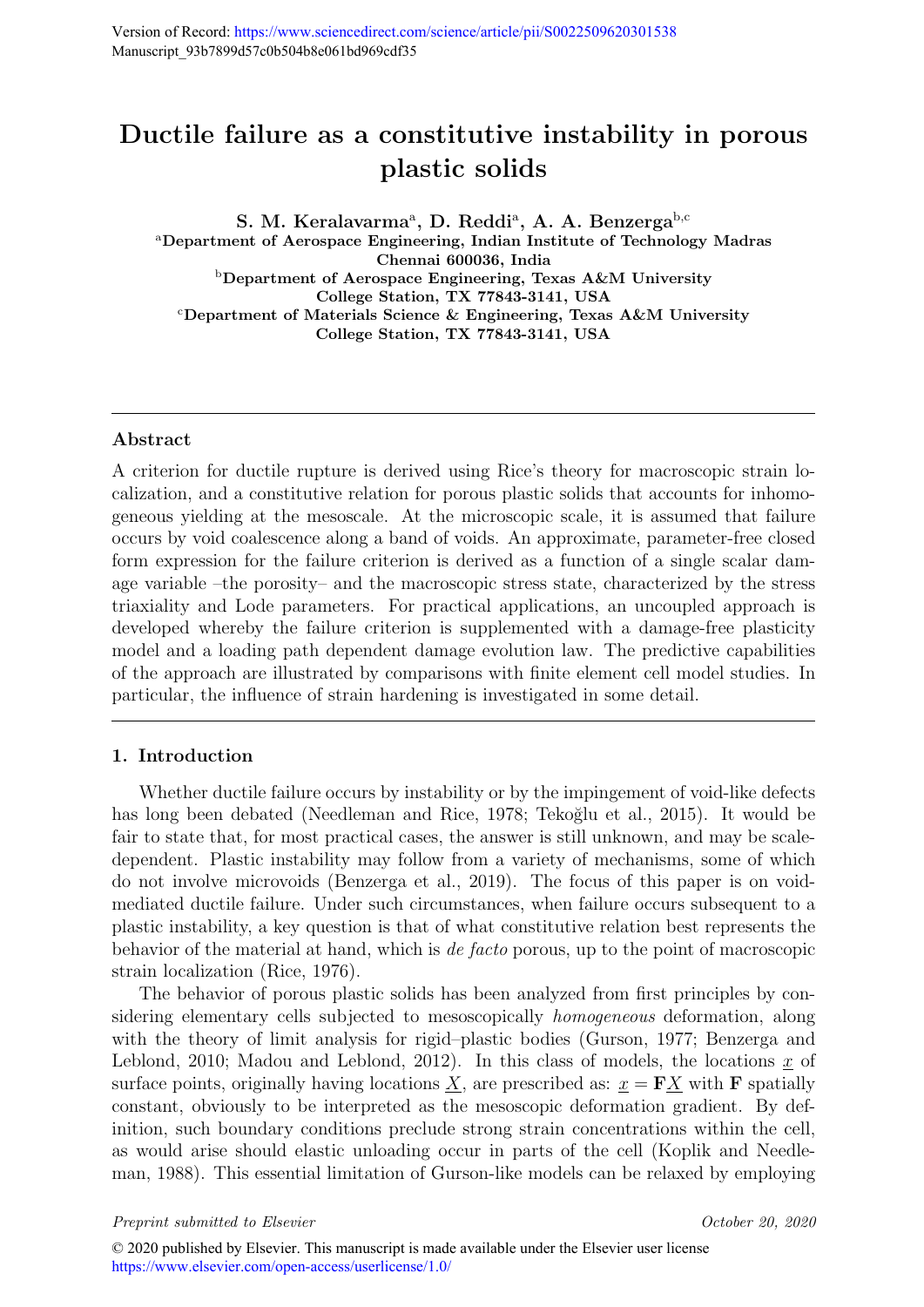boundary conditions that allow for mesoscopically inhomogeneous deformation, such as periodic boundary conditions. This is precisely what has been achieved in more recent analyses, initiated by Benzerga and Leblond (2014) and further developed by others; see Keralavarma and Chockalingam (2016) and references therein. This new class of models represents the potentially inhomogeneous yielding of porous solids.

The significance of inhomogeneous yielding models is obvious. First, the strain softening inherent to these models can be orders of magnitude larger than models that assume homogeneous yielding, such as Gurson's. This in itself may lead to macroscopic strain localization under circumstances where the porosity-induced softening of homogeneous yielding models would still be subcritical. Alternatively, in an evolution problem, the transition from homogeneous to inhomogeneous yielding may lead to an abrupt drop in the load carrying capacity thus leading to fracture before localization even sets in. Furthermore, inhomogeneous yielding may set in while the global response does not exhibit any softening, as recently studied by Torki and Benzerga (2018) for shear-dominated loadings.

The connection between void coalescence and strain localization was recently discussed by Morin et al. (2016) (see their Appendix A). Coalescence has often been interpreted as a localization occurring at the scale of some homogenized model of porous material plasticity. Perrin (1992) investigated this by applying the results of Rudnicki and Rice (1975) on localization in pressure-sensitive materials, as specialized by Yamamoto (1978), to Gurson's constitutive relation. He found that Gurson's model did predict strain localization within planar layers parallel to the intervoid ligaments, in agreement with the cell model studies of Koplik and Needleman (1988), but for values of the porosity far greater than those reported by these authors at the onset of coalescence. One interpretation of this failure, put forth by Morin et al. (2016), is that the Gurson model does not account for inhomogeneous yielding.

More recently, Reddi et al. (2019) have combined the Gurson model and an isotropic version of the void coalescence model proposed by Keralavarma and Chockalingam (2016) into a multisurface model of porous material plasticity. Even more recently, Vishwakarma and Keralavarma (2019) have carried out a preliminary strain localization analysis on the multi-surface model along with three-dimensional cell model analyses. They found that the strain to the onset of coalescence in the cell model simulations correlates well with the strain at which plastic instability is predicted using the criterion of Rice (1976). In addition, the orientation of the localization plane coincided approximately with the orientation of the planar band along which void coalescence was predicted by the multi-surface model (see Fig.16 of Vishwakarma and Keralavarma, 2019). Thus, the development of inhomogeneous yielding models presents perspectives for addressing the question at hand, in a fundamental way.

An equally important question is how to account for the influence of strain-hardening, which plays a key role in localization phenomena. Currently available models of void coalescence, or more generally of inhomogeneous yielding, are based on classical limit analysis for ideally plastic solids. The chief concern of this paper is to carry out a strainlocalization analysis assuming a constitutive relation that accounts for (i) inhomogeneous yielding, and (ii) strain hardening; the latter being introduced using a variant of Gurson's heuristics.

From a practical standpoint, the instability-based failure criterion is shown to bear a closed-form expression suitable for structural computations. The developed criterion is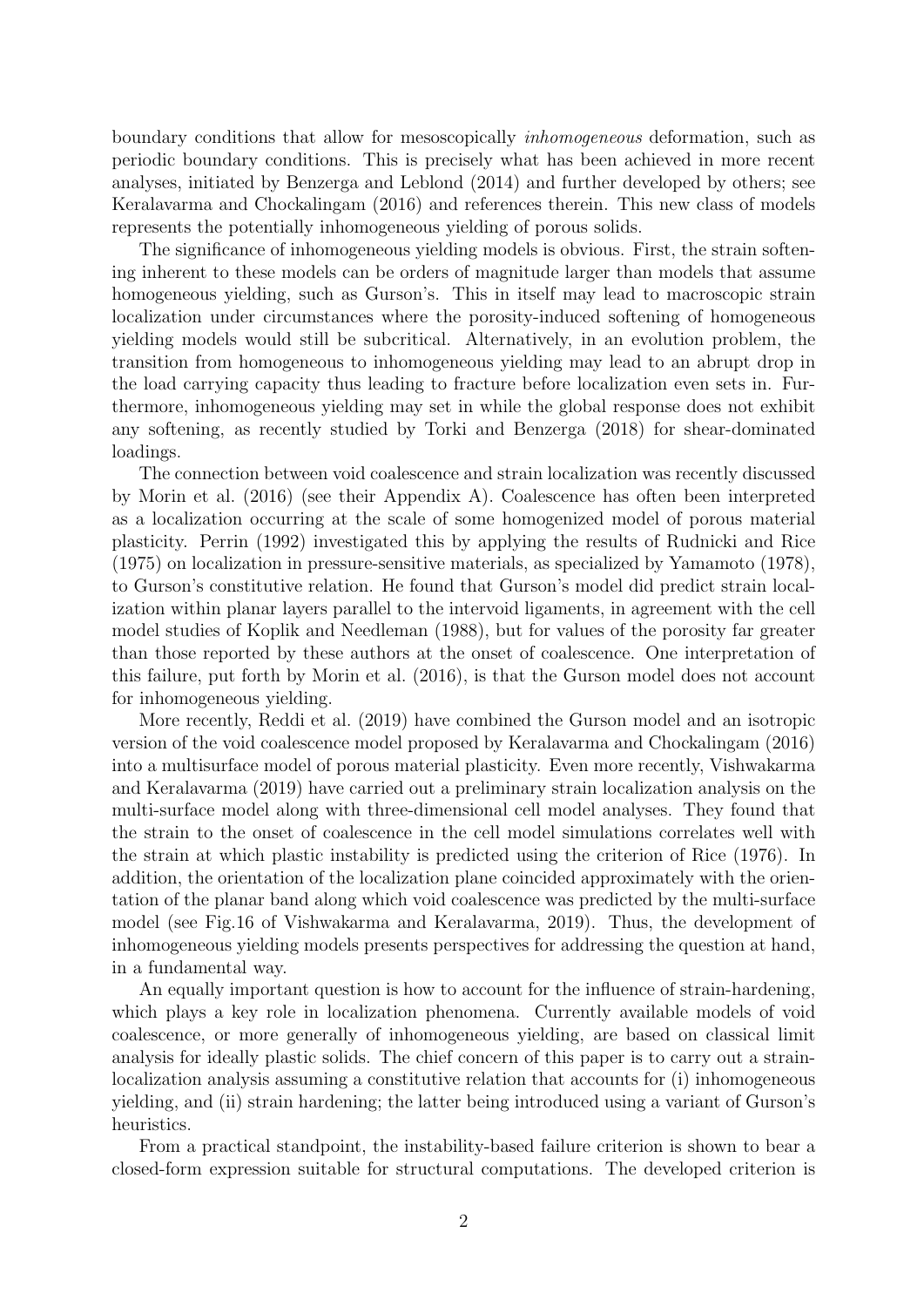

Figure 1: Alternative modes of yielding of a porous elementary cell by (a) homogeneous yielding (diffuse plasticity) and (b) inhomogeneous yielding along planar bands with normal,  $n$ .

neither of the critical-strain type nor of the critical internal-state-variable type, although it may be cast in either form under special types of loading. Thus, in the second part of the paper, the criterion is supplemented with a damage-free plasticity model along with a heuristic damage evolution equation, within an uncoupled approach, so as to enable direct comparisons with finite-element micromechanical computations. Uncoupled plasticity and damage growth models are frequently used to model ductile failure by void growth to coalescence in metals (Pineau et al., 2016). Classical models of this kind, such as the Beremin (1981) or Johnson and Cook (1985) models, are based on the Rice and Tracey (1969) equation for the growth of isolated voids under remote axisymmetric loading. In particular, they do not account for the influence of shear on the critical conditions for fracture initiation.

# 2. Formulation

#### 2.1. Plastic constitutive relation

Inhomogeneous yielding refers to a mode of deformation inside a porous cell such that the plastic strain concentrates along bands of voids, as shown schematically in Fig. 1 for the case of shear-dominated loading. The process of void coalescence begins when the mode of yielding changes from diffuse throughout the matrix to concentrated within the inter-void ligaments. This type of strain concentration is different from strain localization in the sense of Rice (1976) which implies infinite concentrations.

For simplicity, focus is laid on isotropic response so that every orientation is a potential one for coalescence. The (orientation-dependent) effective yield criterion for inhomogeneous yielding developed by Keralavarma and Chockalingam (2016) reads:

$$
\mathcal{F}^C(\boldsymbol{\sigma}, \underline{n}) := 3 \frac{\sigma_{\text{sh}}^2}{\bar{\sigma}_b^2} + 2 f_b \cosh\left(\beta (f_b) \frac{\sigma_n}{\bar{\sigma}_b}\right) - 1 - f_b^2 = 0 \tag{1}
$$

where <u>n</u> denotes the unit vector normal to the band of concentrated strain,  $\sigma_n = n \cdot \sigma_n$ and  $\sigma_{sh} = \sqrt{\underline{n} \cdot \sigma^2 \underline{n} - \sigma_n^2}$  are, respectively, the normal and shear stresses resolved in the band (smeared to a plane in the continuum description) and  $f_b$  is the porosity inside the band. Also,  $\bar{\sigma}_b$  is an "average" flow stress of the matrix inside the band, which is in general larger than the average flow stress  $\bar{\sigma}$  in the entire cell due to the inhomogeneity of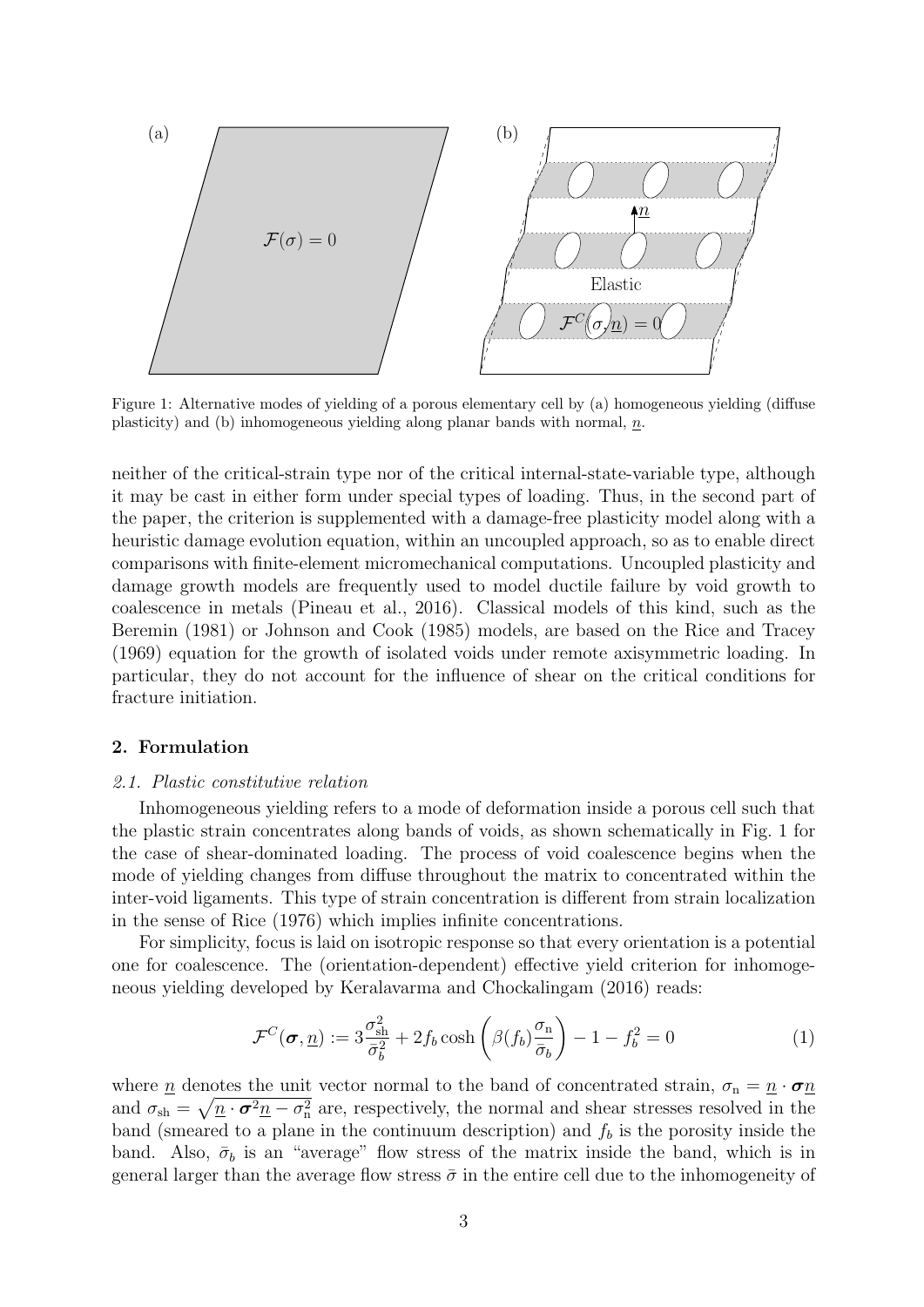plastic flow and strain hardening around the voids<sup>1</sup>. The parameter  $\beta$  in (1) is a function of  $f_b$ :

$$
\beta(f_b) = \sqrt{\frac{5}{6}} \ln \left( \frac{1}{f_b} \right) \left[ \sqrt{b^2 + 1} - \sqrt{b^2 + f_b^2} + b \ln \left( \frac{b + \sqrt{b^2 + f_b^2}}{f_b(b + \sqrt{b^2 + 1})} \right) \right]^{-1} \tag{2}
$$

with b given by

$$
b = \sqrt{\frac{1}{3} + \frac{5}{288} \frac{1}{f_b} (1 + f_b - 5f_b^2 + 3f_b^3)}
$$
(3)

In a statistically isotropic porous material with equiaxed and randomly distributed voids, the orientation of the band normal vector  $\underline{n}$  is determined solely by the state of stress. Assuming a band thickness equal to the void size (Benzerga, 2002),  $f_b$  is approximately related to the overall porosity as  $f_b = f^{2/3}$ . The orientation of the strain concentration band is determined by minimizing the effective yield stress or, equivalently, maximizing the value of the yield function  $\mathcal{F}^C(\sigma, \underline{n})$ , over all possible orientations  $\underline{n}$ . Keralavarma (2017) showed that the unit vector,  $\underline{n}^c$ , that maximizes  $\mathcal{F}^C(\sigma, \underline{n})$  must be either an eigenvector of  $\sigma$  or a linear combination of two eigenvectors corresponding to unequal principal stresses. In the former case, coalescence occurs by internal necking of the ligaments along a band aligned with the major principal plane, when the normal stress satisfies criterion (1). In the latter case coalescence occurs under combined tension and shear of the ligaments along a band whose normal vector is generally found to lie on the plane defined by the maximum and minimum principal stress for realistic values of the porosity  $(f \sim \mathcal{O}(0.1)$  or smaller).

Therefore, an *isotropic* coalescence criterion is given by  $\mathcal{F}^{C^{iso}}(\sigma) := \mathcal{F}^C(\sigma, \underline{n}^c) = 0$ , where  $\underline{n}^c$  is viewed as an isotropic function of  $\sigma$ , determined as above. Let  $s_1 \geq s_2 \geq s_3$ denote the ordered set of principal values of the normalized stress tensor  $s := \sigma/\sigma_{\text{eq}}$ , and  $\underline{n}^1, \underline{n}^2, \underline{n}^3$  denote the corresponding principal directions. Here,  $\sigma_{eq} := \sqrt{\frac{3}{2}}$  $\frac{3}{2}\boldsymbol{\sigma}':\boldsymbol{\sigma}'$  denotes the von Mises equivalent stress where  $\sigma'$  is the stress deviator. Introducing the stress triaxiality,  $T$ , and the Lode parameter,  $L$ , as

$$
T := \frac{\sigma_{\rm m}}{\sigma_{\rm eq}}, \qquad L := -\frac{27}{2} \det \left( \frac{\sigma'}{\sigma_{\rm eq}} \right) \tag{4}
$$

with  $\sigma_{\rm m}=\frac{1}{3}$  $\frac{1}{3}$ tr( $\sigma$ ), the normalized principal stresses can be rewritten as:

$$
s_1 = T + \frac{2}{3}\cos\theta
$$
,  $s_2 = T - \frac{2}{3}\cos\left(\theta + \frac{\pi}{3}\right)$ ,  $s_3 = T - \frac{2}{3}\cos\left(\theta - \frac{\pi}{3}\right)$  (5)

where  $\theta := \frac{1}{3} \cos^{-1}(-L)$  is the so called Lode angle. By definition,  $\theta \in [0, \frac{\pi}{3}]$  $\left[\frac{\pi}{3}\right]$ , so that the condition  $s_1 \geq s_2 \geq s_3$  is satisfied. Assuming that the vector  $\underline{n}^c$  lies in the  $\underline{n}^1 - \underline{n}^3$  plane,

<sup>&</sup>lt;sup>1</sup>In fact, Keralavarma and Chockalingam (2016) assumed  $\bar{\sigma}_b = \bar{\sigma}$ , which is true when the first transition occurs from diffuse to concentrated plasticity in the ligaments. However, it is observed in cell model simulations that strain hardening in the ligaments can lead to the cell reverting to a diffuse mode of yielding, such that when void coalescence occurs at higher strain levels, the average plastic strain in the ligaments can be higher than the average for the entire cell.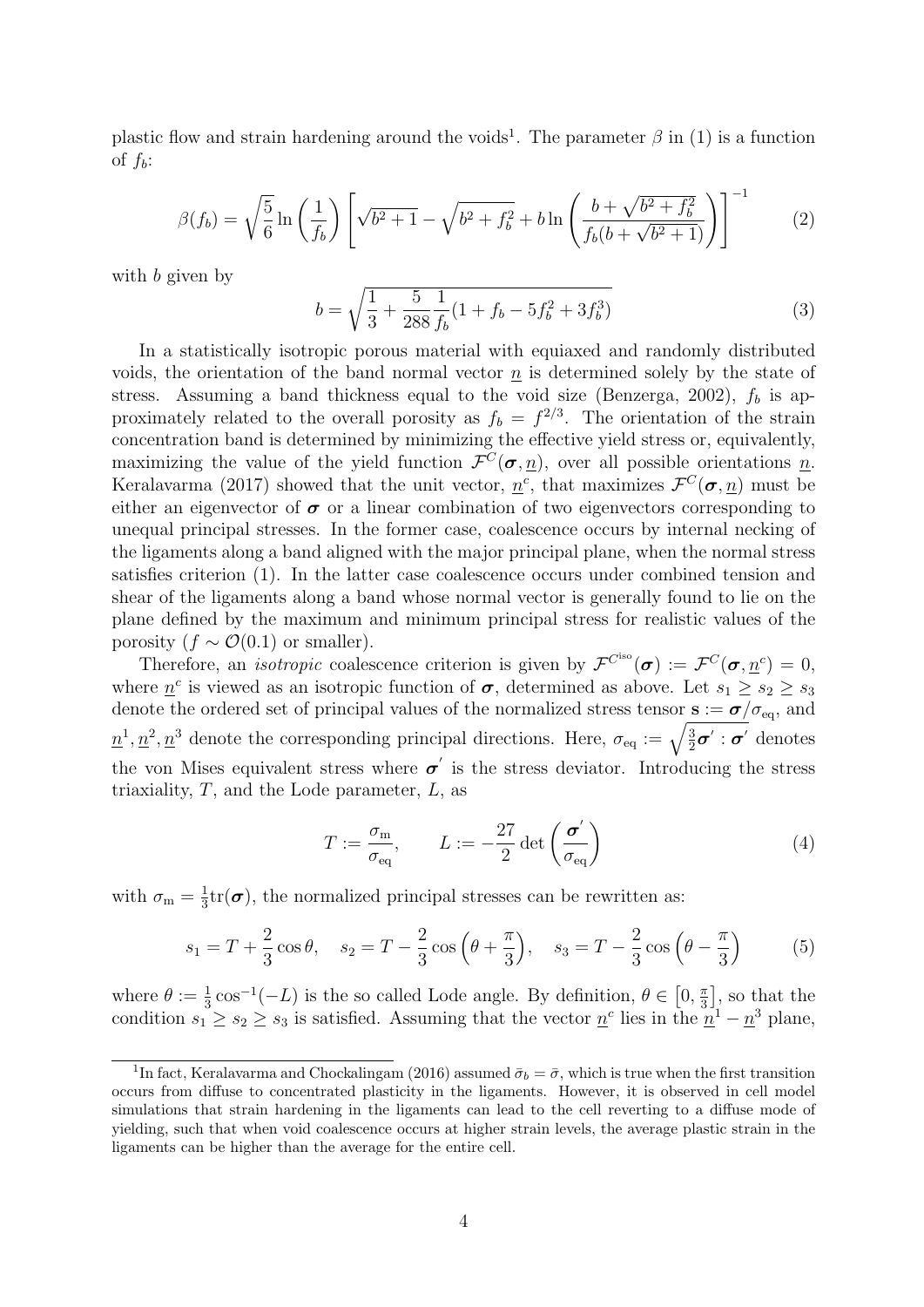$\mathcal{F}^{Ciso}(\sigma)$  can be expressed in the following approximate, yet accurate form (Reddi et al., 2019)

$$
\mathcal{F}^{C^{\text{iso}}}(\boldsymbol{\sigma}) = 3c_{\text{sh}}^2 \left(\frac{\sigma_{\text{eq}}}{\bar{\sigma}_b}\right)^2 + 2f_b \cosh\left(\beta c_n \frac{\sigma_{\text{eq}}}{\bar{\sigma}_b}\right) - 1 - f_b^2 \tag{6}
$$

where  $c_n$  and  $c_{sh}$  are the values of the normal and shear stresses on the plane perpendicular to  $\underline{n}^c$ , normalized by the Mises stress  $\sigma_{\text{eq}}$ , given by

$$
c_{\rm n} = (1+\eta)\frac{s_1+s_3}{2}, \qquad c_{\rm sh} = \left[ \left( \frac{s_1-s_3}{2} \right)^2 - \eta^2 \left( \frac{s_1+s_3}{2} \right)^2 \right]^{1/2} \tag{7}
$$

and the parameter  $\eta$  is given by

$$
\eta = \min \left\{ \frac{f_b \beta^2}{3 - f_b \beta^2}, \left| \frac{s_1 - s_3}{s_1 + s_3} \right| \right\}
$$
 (8)

The unit vector  $\underline{n}^c$  that maximizes  $\mathcal{F}^C(\sigma, \underline{n})$  is given by

$$
\underline{n}^c = \sqrt{\frac{1}{2} \left[ 1 + \eta \frac{s_1 + s_3}{s_1 - s_3} \right]} \underline{n}^1 + \sqrt{\frac{1}{2} \left[ 1 - \eta \frac{s_1 + s_3}{s_1 - s_3} \right]} \underline{n}^3
$$
(9)

Notice that, at sufficiently large stress triaxialities when  $|s_1-s_3| \ll |s_1+s_3|$ ,  $\underline{n}^c$  approaches the direction of the maximum absolute principal stress  $n^1$  or  $n^3$ ; i.e. coalescence occurs by internal necking in the absence of shear. At lower triaxialities and realistic porosities, it is found that  $\eta = f_b \beta^2/(3 - f_b \beta^2) \ll 1$ , so that the angle between  $\underline{n}^c$  and the major principal direction  $\underline{n}^1$  will be close to 45<sup>°</sup> on the  $\underline{n}^1 - \underline{n}^3$  plane; and coalescence occurs under combined tension and shear.

Plastic flow post the onset of coalescence is governed by the normality flow rule

$$
\mathbf{d}^p = \dot{\lambda} \mathbf{N}, \qquad \mathbf{N} = \frac{\partial \mathcal{F}^{C^{\text{ iso}}}}{\partial \sigma}
$$
(10)

where  $\mathbf{d}^p$  is the Eulerarian rate of plastic deformation,  $\mathbf{N}(\boldsymbol{\sigma})$  is the flow direction tensor normal to the yield surface, and  $\lambda$  is the plastic multiplier. Since the isotropic yield surface  $\mathcal{F}^{C^{iso}}(\sigma) = 0$  is the envelope of the family of surfaces defined parametrically by  $\mathcal{F}^C(\sigma, \underline{n}) = 0$ , with  $\underline{n}$  as the parameter,  $\mathcal{F}^{C_{\text{iso}}}(\sigma) = \mathcal{F}^C(\sigma, \underline{n}^c)$  at any point on the isotropic yield surface, where  $\underline{n}^c$  is the value of  $\underline{n}$  that extremizes  $\mathcal{F}^C(\sigma, \underline{n})$ ; see Eq.(9). Further, the normal to a level surface of  $\mathcal{F}^{C^{iso}}(\sigma)$  will be collinear with the normal to the corresponding level surface of  $\mathcal{F}^C(\sigma, \underline{n}^c)$ . Hence, one can also write

$$
\mathbf{N} = \frac{\partial \mathcal{F}^C}{\partial \sigma}(\boldsymbol{\sigma}, \underline{n}^c)
$$
(11)

Strain hardening is specified by writing the yield stress in the band  $\bar{\sigma}_b$  as a monotonically increasing function of a work conjugate 'effective' plastic strain in the band,  $\varepsilon_h^p$  $\frac{p}{b}$ ; i.e.  $\bar{\sigma}_b = \bar{\sigma}_b (\varepsilon^p_b)$ <sup>p</sup><sub>b</sub>). The rates of evolution of the internal variables in the model,  $\varepsilon_b^p$  $\frac{p}{b}$  and f, can be written in the form

$$
\varepsilon_b^p = \dot{\lambda} Q_p, \qquad \dot{f} = \dot{\lambda} Q_f \tag{12}
$$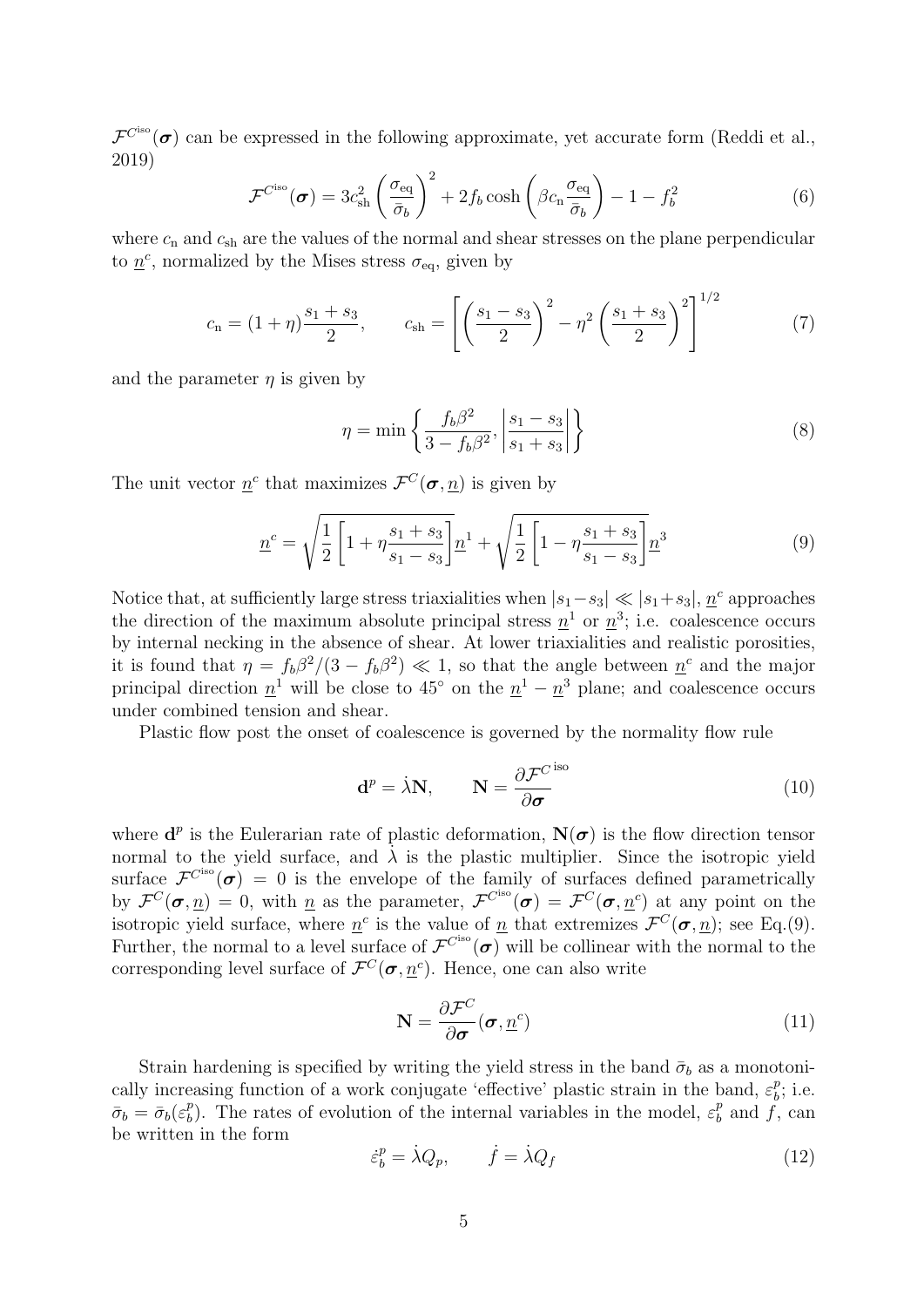where the expressions for  $Q_p$  and  $Q_f$  are obtained in the usual way by equating the microscopic and mesoscopic rates of plastic work and by requiring mass conservation, respectively. The resulting expressions read (Vishwakarma and Keralavarma, 2019)

$$
Q_p = \frac{\sigma : \mathbf{N}}{f(1/f_b - 1)\bar{\sigma}_b} \qquad Q_f = (1 - f)\text{tr}(\mathbf{N})
$$
\n(13)

Note that, unlike the expression for  $Q_f$ , which is rigorous to the neglect of elasticity, the above expression for  $Q_p$  is not rigorous. Rather, it is based on heuristics first introduced by Gurson (1977), which assumes the existance of a fictitious homogeneously deforming material of volume equal to the volume of plastically deforming material in the RVE, whose rate of dissipation equals that of the entire RVE. For a rate independent material, the plastic multiplier  $\lambda \geq 0$  is obtained from the consistency condition  $\dot{\lambda} \dot{\mathcal{F}}^C = 0$ .

# 2.2. Localization analysis

According to Rice's criterion, failure by plastic instability occurs when the determinant of the acoustic tensor

$$
\mathbf{A}(\underline{n}) := \underline{n} \cdot \mathbb{C}^t \cdot \underline{n},\tag{14}
$$

with  $\mathbb{C}^t$  the elasto-plastic tangent modulus, vanishes for any material plane with unit normal  $\underline{n}$ . The expression for  $\mathbb{C}^t$  depends on the plastic constitutive behavior of the material at the onset of instability. Recent analysis using a multi-surface model, which accounted for the competition between homogeneous yielding of a porous material accoring to the Gurson (1977) criterion, and inhomogeneous yielding using criterion (6), showed that the above instability condition is always satisfied after the onset of coalescence, irrespective of the loading path (Vishwakarma and Keralavarma, 2019). Further, the orientation of the localization plane  $\underline{n}$  is predicted to be nearly identical to the coalescence plane  $\underline{n}^c$  (see Fig.16 in Vishwakarma and Keralavarma, 2019). Therefore, we adopt the criterion

$$
\det\left(\mathbf{A}(\underline{n}^c)\right) = 0\tag{15}
$$

to determine failure by localization instability using  $\underline{n} \approx \underline{n}^c$  from equation (9).

The elasto-plastic tangent modulus  $\mathbb{C}^t$  evaluates to

$$
\mathbb{C}^t = \mathbb{C} - \frac{1}{\mathcal{D}}(\mathbb{C}N) \otimes (\mathbb{C}N), \qquad \mathcal{D} := N : \mathbb{C}N - \frac{\partial \mathcal{F}^C}{\partial \bar{\sigma}_b} H(\varepsilon_b^p) Q_p - \frac{\partial \mathcal{F}^C}{\partial f} Q_f \tag{16}
$$

where  $N$  is the plastic flow direction tensor during inhomogeneous yielding, given by  $(11)$ ,  $\mathbb C$  is the elastic stiffness tensor and  $H(\varepsilon_b^p)$  $\partial_b^p(\partial \bar{\varepsilon}_b^p) = \partial \bar{\sigma}_b / \partial \bar{\varepsilon}_b^p$  is the instantaneous strain hardening rate in the coalescence band. Using  $(1)$  in  $(11)$ , the tensor N can be expressed in the following form

$$
\mathbf{N} = \mathcal{N}\underline{n}^c \otimes \underline{n}^c + \frac{1}{2}\mathcal{S}(\underline{m}^c \otimes \underline{n}^c + \underline{n}^c \otimes \underline{m}^c), \qquad \underline{m}^c := \frac{\sigma \underline{n}^c - \sigma_n \underline{n}^c}{|\sigma \underline{n}^c - \sigma_n \underline{n}^c|}
$$
(17)

where  $m<sup>c</sup>$  is a unit vector along the direction of shear stress on the plane of coalescence, and  $\mathcal N$  and  $\mathcal S$  are given by

$$
\mathcal{N} := \frac{\partial \mathcal{F}^C}{\partial \sigma_{\rm n}} = \frac{2\beta f_b}{\bar{\sigma}_b} \sinh\left(\beta c_{\rm n} \frac{\sigma_{\rm eq}}{\bar{\sigma}_b}\right), \qquad \mathcal{S} := \frac{\partial \mathcal{F}^C}{\partial \sigma_{\rm sh}} = \frac{6c_{\rm sh}\sigma_{\rm eq}}{\bar{\sigma}_b^2} \tag{18}
$$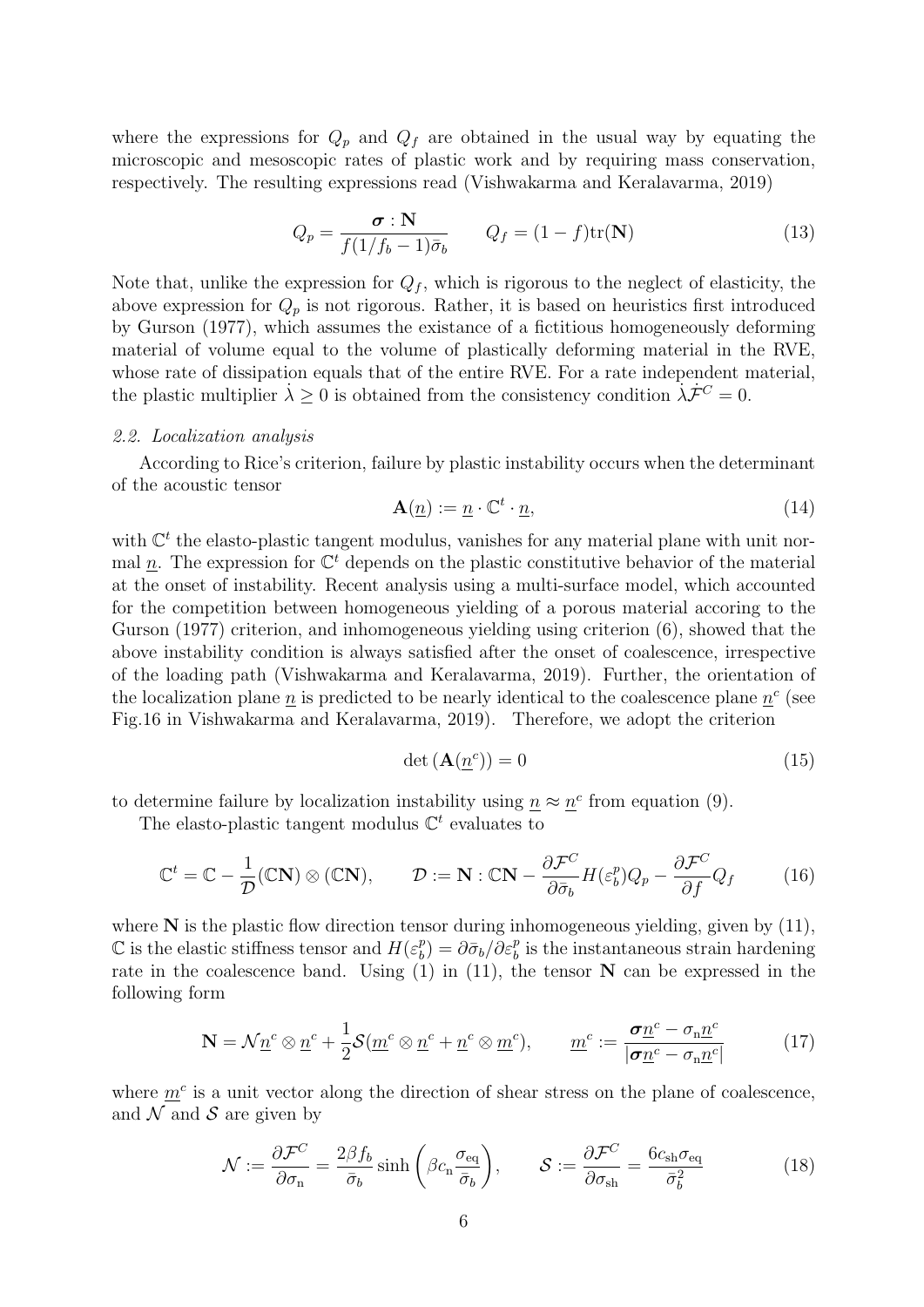Recall that the parameters  $c_n$  and  $c_{sh}$  are functions of the loading parameters T and L via Eqs. (7) and (5). Eq. (17) represents the general form of tensor  $N$  when plastic flow is localized into planar bands at the meso-scale, as illustrated in Fig. 1(b). The uniaxial deformation mode observed during void coalescence by internal necking in axisymmetric cell model simulations is a special case of (17) corresponding to  $S = 0$ .

Simplified expressions for the terms  $Q_p$  and  $Q_f$  appearing in  $(16)_2$  can be obtained by substituting  $(17)<sub>1</sub>$  in  $(13)$ , yielding

$$
Q_p = \frac{(\mathcal{N}c_n + \mathcal{S}c_{\rm sh})}{f(1/f_b - 1)} \frac{\sigma_{\rm eq}}{\bar{\sigma}_b}, \qquad Q_f = (1 - f)\mathcal{N}
$$
 (19)

Using  $(17)_1$  and  $(16)_1$  in  $(14)$ , and assuming isotropic elasticity with  $\mathbb{C} = 2\mu\mathbb{I}^s + \lambda \mathbf{I} \otimes \mathbf{I}$ , where  $\mathbb{I}^s$  and **I** are the symmetric fourth and second order identity tensors respectively, and  $\lambda$  and  $\mu$  are the Lamé constants, the acoustic tensor  $\mathbf{A}(\underline{n}^c)$  evaluates to

$$
\mathbf{A}(\underline{n}^c) = \mu \mathbf{I} - \frac{1}{\mathcal{D}} \mu^2 \mathcal{S}^2 \underline{m}^c \otimes \underline{m}^c + \left[ (\lambda + \mu) - \frac{1}{\mathcal{D}} (\lambda + 2\mu)^2 \mathcal{N}^2 \right] \underline{n}^c \otimes \underline{n}^c - \frac{1}{\mathcal{D}} \mu (\lambda + 2\mu) \mathcal{N} \mathcal{S}(\underline{m}^c \otimes \underline{n}^c + \underline{n}^c \otimes \underline{m}^c)
$$
\n(20)

Calculating the determinant of the above tensor, we obtain

$$
\det\left(\mathbf{A}(\underline{n}^c)\right) = \frac{1}{\mathcal{D}}\mu^2(\lambda + 2\mu)\left[\mathcal{D} - \mu\mathcal{S}^2 - (\lambda + 2\mu)\mathcal{N}^2\right]
$$
(21)

Using  $(17)_1$  in  $(16)_2$  yields

$$
\mathcal{D} = \mu \mathcal{S}^2 + (\lambda + 2\mu)\mathcal{N}^2 - \frac{\partial \mathcal{F}^C}{\partial \bar{\sigma}_b} H(\varepsilon_b^p) Q_p - \frac{\partial \mathcal{F}^C}{\partial f} Q_f \tag{22}
$$

On account of  $(21)$  and  $(22)$ , the strain localization criterion  $(15)$  takes the form:

$$
\mathcal{C}(T, L, f) := -\frac{\partial \mathcal{F}^C}{\partial \bar{\sigma}_b} H(\varepsilon_b^p) Q_p - \frac{\partial \mathcal{F}^C}{\partial f} Q_f = 0 \tag{23}
$$

which turns out to be independent of the elastic constants. In fact, the above-defined function  $\mathcal C$  is proportional to the plastic hardening modulus (parameter h in Rudnicki and Rice, 1975; Rice, 1976), so that the localization criterion amounts to vanishing hardening modulus. Localization criteria for several other plasticity models reduce to the above form, independent of the elastic constants, when normality is satisfied and the intermediate principal value of the plastic flow direction tensor N vanishes, as in the case of the present model (see Rice, 1976, Sections 3.3–3.4 for examples). In addition to T, L and f, the terms in Eq.(23) also depend on  $\sigma_{\text{eq}}$  and  $\bar{\sigma}_b$ , which will be specified in the next section.

## 2.3. Uncoupled model of ductile failure

The format of the localization criterion clearly shows that failure is determined by the competition between strain hardening in the coalescence band (first term) and the softening due to void growth in the band (second term). Since the localization indicator  $\mathcal{C}(T, L, f)$  is a monotonically decreasing function of the porosity f, the criterion

$$
\mathcal{C}(T, L, f) \le 0\tag{24}
$$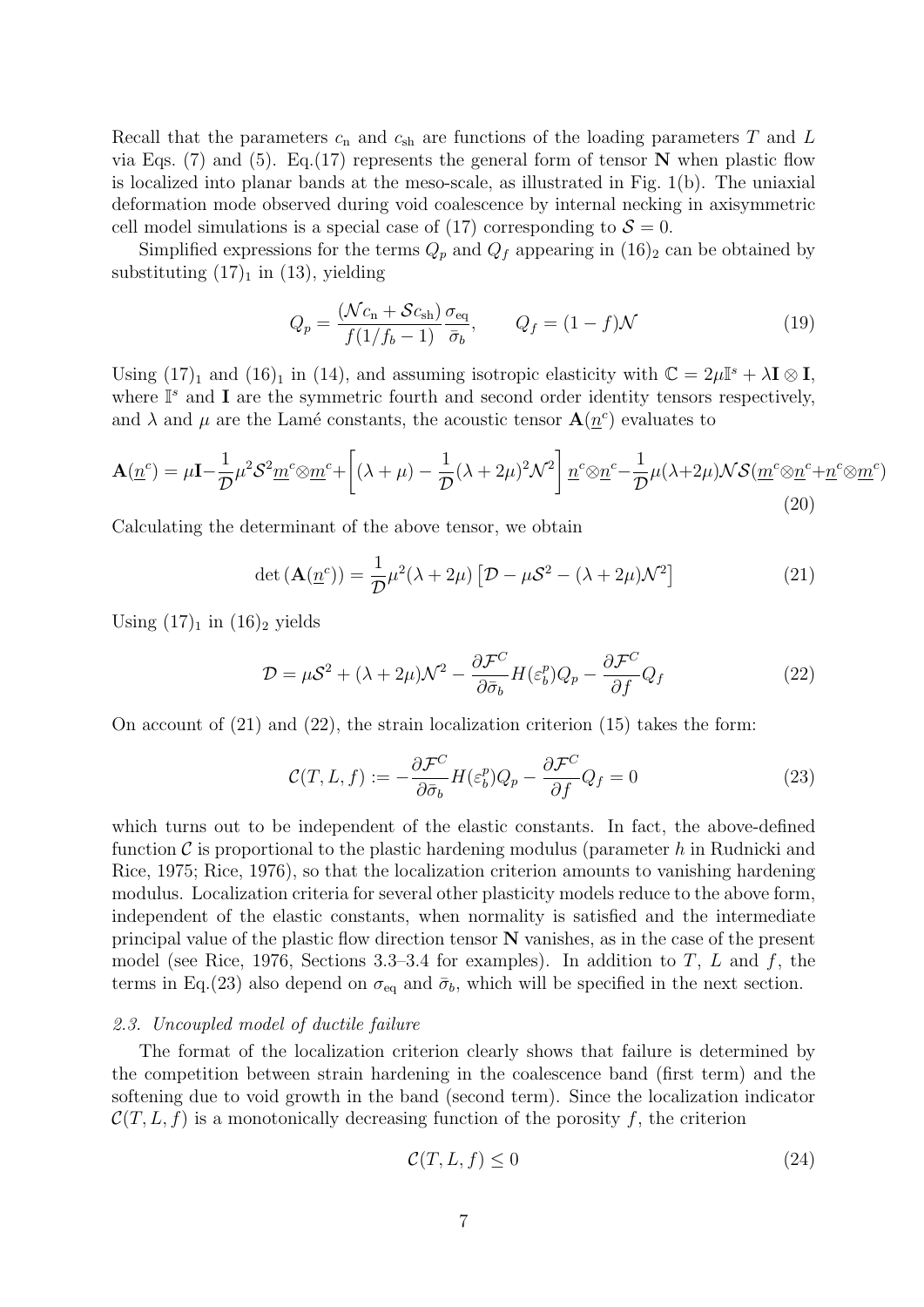could be used to check for 'failure' of a material element in a plasticity simulation. The underlying assumption is that the onset of localization is quickly followed by complete material failure, so that the plastic strain at the onset of localization represents an accurate lower bound measure of the failure strain.

Loading history dependence is implicit in Eq.(23) through the values of the equivalent stress  $\sigma_{eq}$ , the flow stress in the localization band  $\bar{\sigma}_b$  and the porosity f. These are determined by (i) the pre-localization plasticity model, (ii) the effect of strain hardening in the coalescence band, and (iii) the evolution law for the porosity, respectively. They are specified in order in what follows.

## 2.3.1. Pre-localization plasticity model

We adopt an uncoupled approach whereby the elasto-plastic behavior of the material is assumed to be independent of the damage variable –the porosity– prior to localization. For simplicity, we use the rate independent  $J_2$  flow theory with the yield criterion

$$
\mathcal{F}(\boldsymbol{\sigma}) := \sigma_{\text{eq}} - \bar{\sigma} = 0 \tag{25}
$$

and the plastic deformation rate  $\mathbf{d}^p$  given by the associated flow rule. Accordingly, the von Mises equivalent stress  $\sigma_{\text{eq}}$  equals the material flow stress  $\bar{\sigma}$ , which can be written as an arbitrary monotonically increasing function of the scalar equivalent plastic strain,  $\varepsilon_{\text{eq}}^p$ , assuming isotropic hardening:

$$
\bar{\sigma} = \bar{\sigma}(\varepsilon_{\text{eq}}^p), \qquad \varepsilon_{\text{eq}}^p := \int_0^t \sqrt{\frac{2}{3} \mathbf{d}^p : \mathbf{d}^p} \, \mathrm{d}t \tag{26}
$$

where  $t$  denotes a time-like quantity. Note that, due to the choice of the uncoupled approach and the  $J_2$  plasticity model, the value of  $\sigma_{eq}$  can be written as an explicit function of the plastic strain, independent of the loading history. However, the value of  $\sigma_{\text{eq}}$  becomes history dependent for other choices of the pre-localization plasticity model, such as coupled damage-plasticity models.

#### 2.3.2. Strain hardening in the band

Homogenized models of porous plasticity, such as (1), are derived using limit analysis, which assumes ideal plastic behavior for the matrix. Therefore, heuristic approaches are necessary to account for the effect of strain hardening, such as the energy based method proposed by Gurson (1977). In the present case, the observation from coupled damage-plasticity analysis that the onset of macroscopic instability, in the sense of Rice, is predicted immediately after the onset of void coalescence (Vishwakarma and Keralavarma, 2019) suggests a straightforward method for determining the flow stress in the coalescence band  $\bar{\sigma}_b$  at the onset of instability, as follows.

The onset of coalescence corresponds to a bifurcation from diffuse to localized plasticity at the microscale. Hence, both the pre- and the post-localization yield criteria, Eqs. (25) and (6) respectively, must be simultaneously satisfied at the transition. Since the equivalent stress  $\sigma_{eq}$  equals the material flow stress  $\bar{\sigma}$  given by Eq.(26), the only unknown quantity in (6) is the flow stress in the coalescence band  $\bar{\sigma}_b$ , which must, in general, be obtained by iterative solution of Eq.(6). However, the argument of the 'cosh' function in (6) is smaller than unity, except for very large values of the triaxiality  $(T > ∼4)$ , which fall outside the range of interest. Hence, an approximate closed form expression for  $\bar{\sigma}_b$  is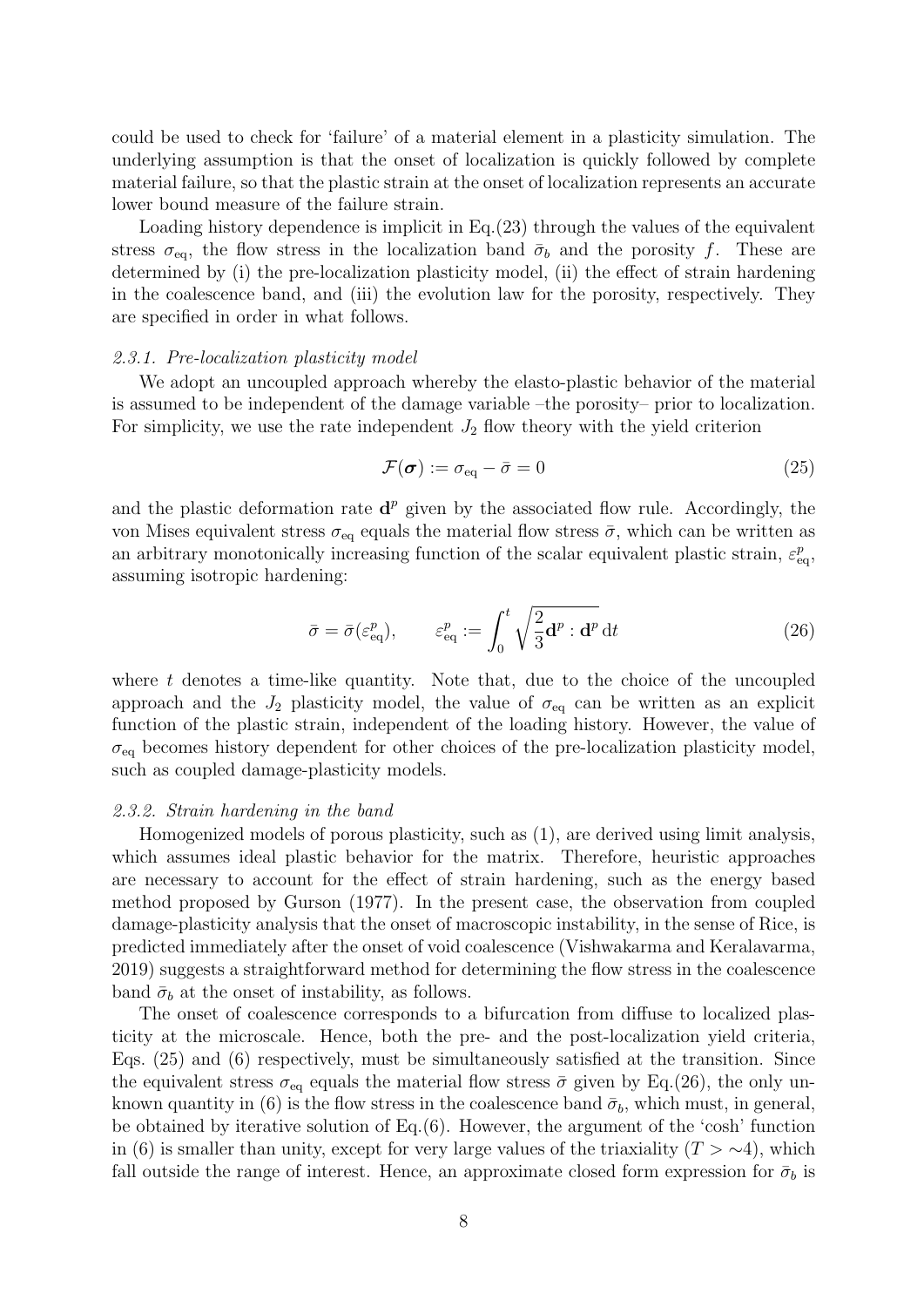obtained by neglecting the fourth and higher order terms in the Taylor series expansion of the 'cosh' function, leading to

$$
\bar{\sigma}_b \approx \frac{\sqrt{3c_{\rm sh}^2 + f_b \beta^2 c_{\rm n}^2}}{1 - f_b} \bar{\sigma}
$$
\n(27)

Note that the value of  $\bar{\sigma}_b$  obtained above depends on the loading history through its dependence on f (via  $f<sub>b</sub>$ ), whose rate of evolution is history dependent as specified below.

# 2.3.3. Porosity evolution

The rate of evolution of the porosity f can be written as the sum of the nucleation rate of new voids and the rate of growth of existing voids; i.e.

$$
\dot{f} = \dot{f}_{\text{nuc}} + \dot{f}_{\text{gr}} \tag{28}
$$

Phenomenological models are frequently used to model void nucleation, such as the model proposed by Chu and Needleman (1980), which assumes a statistical distribution of second phase particles of varying nucleation strengths. Here, a pre-existing population of voids is assumed and void nucleation is disregarded.

The rate of growth of existing voids depends on the loading path, and can be related to the hydrostatic part of the plastic deformation rate obtained from porous plasticity models, due to plastic incompressibility of the matrix. Void growth is driven by the hydrostatic component of the stress, and is hence primarily sensitive to the triaxiality T. An approximate expression for  $\dot{f}_{gr}$  obtained using the classical Gurson (1977) model has the form (Pineau et al., 2016)

$$
\dot{f}_{\rm gr} = \frac{3}{2} q f \sinh\left(\frac{3}{2}T\right) \varepsilon_{\rm eq}^{\dot{p}} \tag{29}
$$

where  $q$  is a heuristic parameter introduced by Tvergaard (1982) to improve the correspondence between the predictions of the Gurson model and axisymmetric cell model simulations for the void growth rates. Assuming dilute porosities, second and higher order terms in f have been neglected in the derivation of the above equation.

Besides its primary dependence on T, recent studies have shown that  $f_{gr}$  has a secondary, intrinsic dependence on the Lode parameter L (Benallal et al., 2014; Leblond and Morin, 2014). More significantly, there is an apparent effect of L due to induced anisotropy (void shape changes resulting from finite deformations). This apparent effect dominates over the intrinsic one and must be accounted for in some approximate way when using an isotropic model. By definition, the value of L falls in the range  $[-1, 1]$ , where  $L = -1$  represents axisymmetric tensile stress states (uniaxial tension with superposed hydrostatic stress),  $L = 0$  represents generalized shear (pure shear with superposed hydrostatic stress) and  $L = 1$  represents axisymmetric compression (uniaxial compression with superposed hydrostatic stress). Three dimensional voided cell simulations suggest that the void growth rates for loading paths close to axisymmetric compression  $(L = 1)$ are significantly smaller compared to other loading paths at fixed  $T$  (see e.g. Vishwakarma and Keralavarma, 2019, Fig.4b). On the other hand, the porosity rates in the cell model simulations exhibit relatively small variations in the range from  $L = -1$  to 0.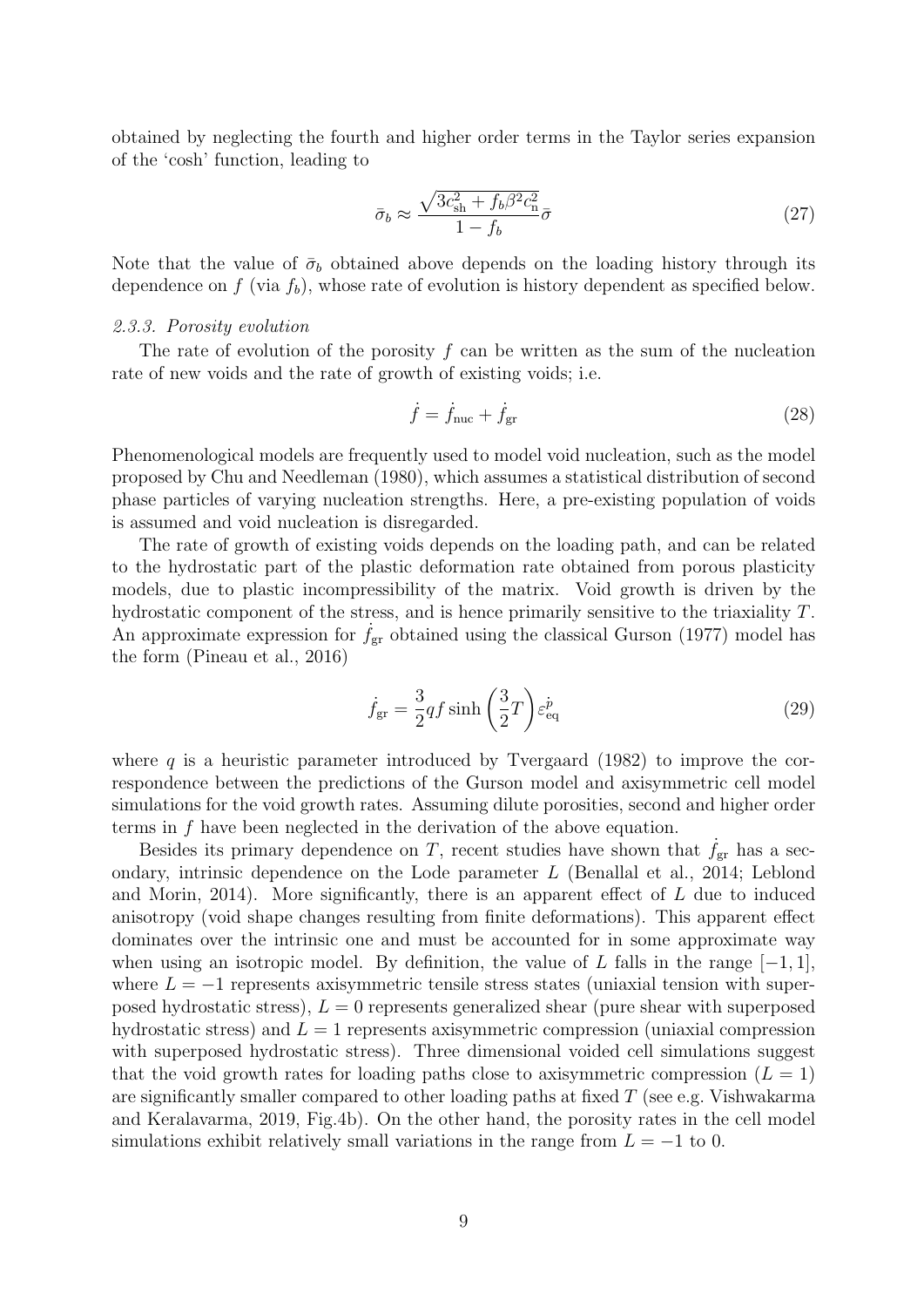Based on the above observations from several cell model studies, a heuristic Lode dependent correction is proposed for the void growth law, which reads

$$
\dot{f}_{\rm gr} = f \left[ \frac{3}{2} q \sinh \left( \frac{3}{2} T \right) - c \mathcal{H}(L) L^3 \right] \varepsilon_{\rm eq}^{\dot{p}} \tag{30}
$$

where  $\mathcal{H}(\cdot)$  denotes the Heaviside step function, and c is a positive constant that quantifies the Lode parameter's influence on void growth. The Lode dependent correction is effective only for positive values of L, and significant only for stress states close to  $L = 1$  due to the cubic power of L. Moreover, as will be discussed in context below, the Lode dependence in the porosity rate equation is not as important as the Lode dependence implied by the coalescence equations  $(6)-(9)$ , although both couple through the failure criterion  $(23)$ .

#### 3. Model Assessment

Unless otherwise noted, the values of the two heuristic parameters in the void growth law (30) are chosen as  $q = 1.25$  and  $c = 1$  in the results to be presented. On the other hand, we emphasize that failure criterion (23) does not contain any parameters beyond those used to describe plastic flow.

## 3.1. Fracture locus

For the special case of proportional loading, the values of the triaxiality T and the Lode parameter L remain constant throughout the loading history. In this case, the strain to failure  $\varepsilon_{\text{eq}}^f$ , defined as the value of  $\varepsilon_{\text{eq}}^p$  at failure, is a function of T and L, and can be used as a measure of the material's intrinsic ductility. The equation  $\varepsilon_{\text{eq}}^f = \varepsilon_{\text{eq}}^f(T, L)$  is often referred to in the literature as the equation of the fracture locus. The porosity can be determined as a function of the equivalent plastic strain by integrating Eq.(29), yielding:

$$
f(\varepsilon_{\text{eq}}^p) = f_0 \exp\left\{ \left[ \frac{3}{2} q \sinh\left( \frac{3}{2} T \right) - c \mathcal{H}(L) L^3 \right] \varepsilon_{\text{eq}}^p \right\} \tag{31}
$$

where  $f_0$  is the value of f at  $\varepsilon_{\text{eq}}^p = 0$ . Failure occurs when  $\varepsilon_{\text{eq}}^p = \varepsilon_{\text{eq}}^f$  and  $f(\varepsilon_{\text{eq}}^f)$  satisfies the condition

$$
\mathcal{C}(T, L, f(\varepsilon_{\text{eq}}^f)) = 0 \tag{32}
$$

which defines an implicit equation for the fracture locus in mixed stress and plastic strain space.

For example, assuming an initial porosity  $f_0 = 0.001$  and isotropic hardening in  $(26)_1$ defined through:

$$
\bar{\sigma} = \sigma_0 \left( 1 + \frac{\varepsilon_{\text{eq}}^p}{\varepsilon_0} \right)^n \tag{33}
$$

where  $\sigma_0$  is the initial yield stress,  $\varepsilon_0$  a reference plastic strain and n the strain hardening exponent, Eq.(32) is solved to obtain  $\varepsilon_{\text{eq}}^f(T, L)$  for a range of values of T and L. Resulting plots of the failure loci in  $T-L-\varepsilon_{\text{eq}}^f$  space are shown in Fig. 2 for two values of the hardening exponent.

For a nearly ideally plastic material  $(n = 0.01)$  the predicted strain to failure decreases rapidly with increasing triaxiality T, irrespective of the value of  $L$ , Fig. 2(a). The effect of the Lode parameter  $L$  is small compared to that of the triaxiality towards large values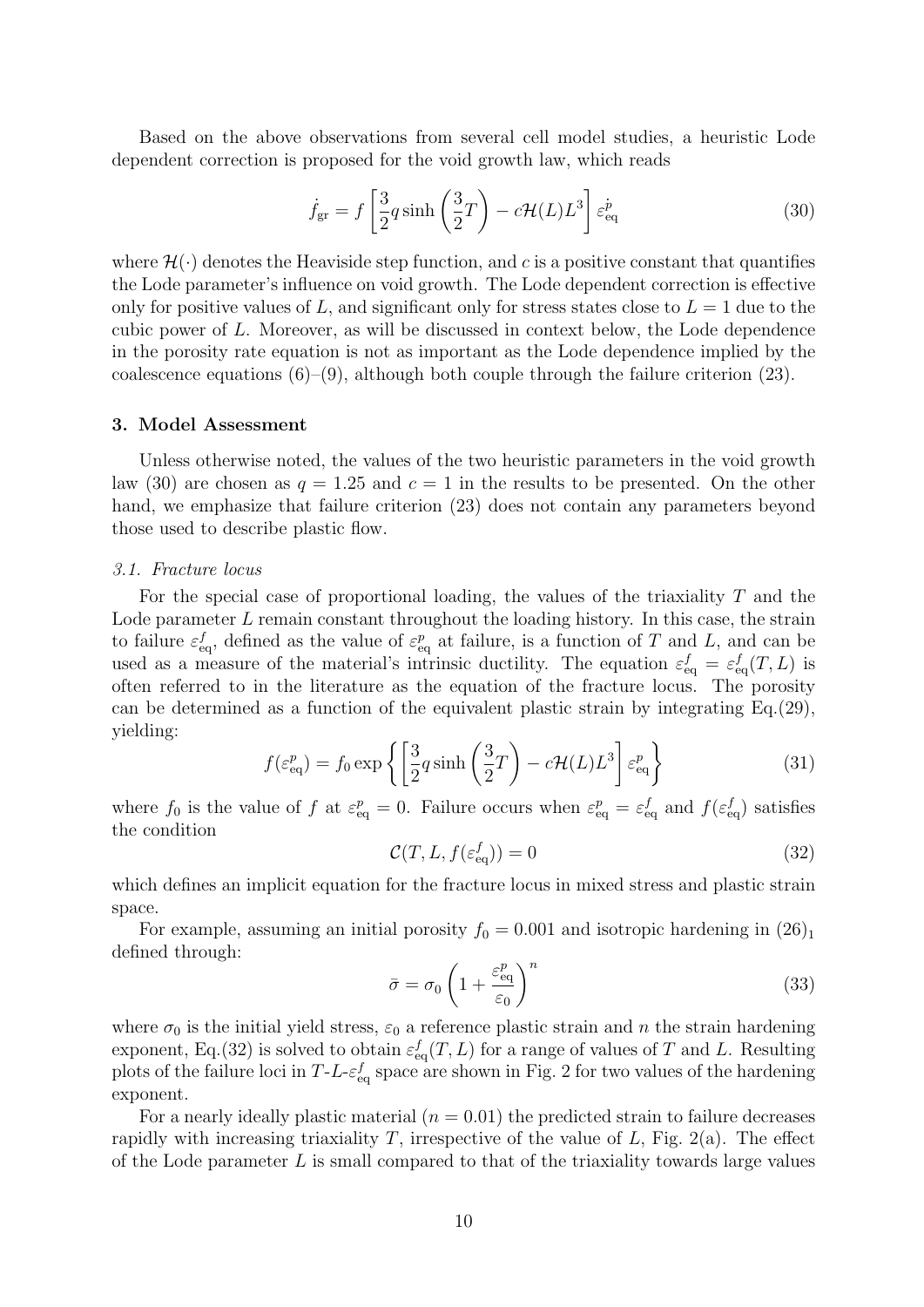

Figure 2: Three-dimensional fracture loci in the space of triaxiality T, Lode parameter L, and the equivalent strain to failure  $\varepsilon_{\text{eq}}^f$ , under proportional loading and for a power law hardening material with  $\sigma_0 = 420 \text{ MPa}, \, \varepsilon_0 = 0.002, \, \text{and hardening exponent (a) } n = 0.01 \text{ (b) } n = 0.1, \, \text{in Eq. (33)}.$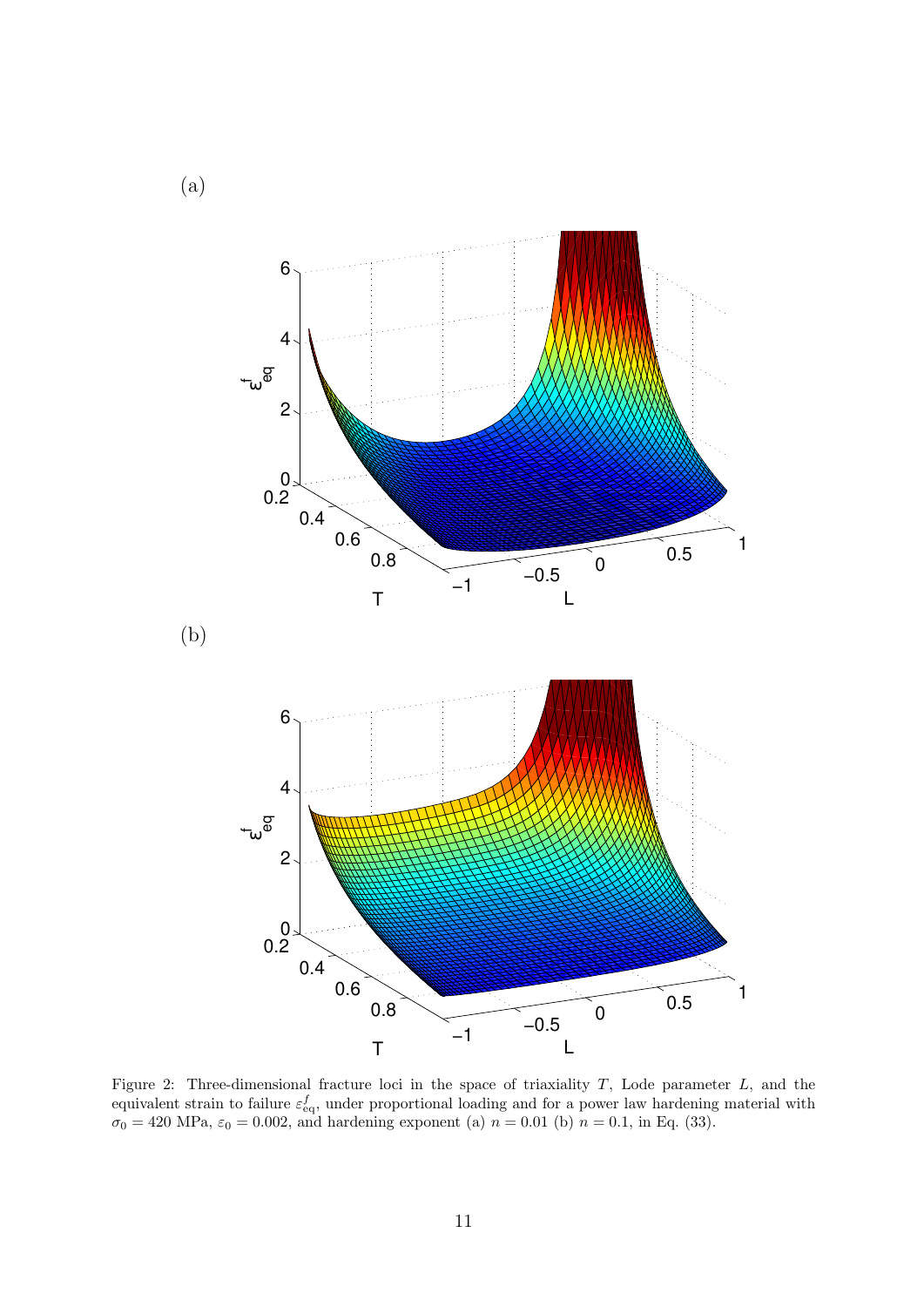

Figure 3: Variation of the strain to failure  $\varepsilon_{\text{eq}}^f$  as a function of (a) T for constant  $L = 0$  and (b) L for constant  $T = 1$ , for several representative values of the strain hardening exponent n.

of T. However, for low to moderate values of  $T \leq 1$ , the strain to failure exhibits a characteristic convex non-monotonic dependence on the Lode parameter, with significantly lower ductilities predicted under shear dominated loading paths with  $|L| \ll 1$  compared to axisymmetric paths with  $|L| \sim 1$ . Recall that the void growth law (30) is independent of L in the range  $L \in [-1, 0]$ ; indicating that the reduction in ductility for shear dominated loadings compared to axisymmetric tensile loadings  $(L = -1)$  is solely due to the Lode dependence of the failure criterion, Eq.(23). Importantly, the above result suggests that the shear induced damage effect and reduction in ductility observed in some experiments could be attributed to the Lode dependence of the failure criterion.

The fracture locus for a material with moderate strain hardening capacity  $n = 0.1$  is shown in Fig. 2(b). Notice that the strains to failure under shear dominated loading paths with  $|L| \ll 1$  are significantly larger than in the case  $n = 0.01$ , while the failure strains for axisymmetric loading paths show relatively little variation with  $n$ . This indicates that failure under shear dominated loading is primarily determined by the localization criterion (23), which depends strongly on strain hardening through the terms  $H(\varepsilon_{\text{eq}}^p)$ and  $\bar{\sigma}_b$ . Conversely, failure under axisymmetric loading paths appears to be primarily determined by void growth, Eq.  $(30)$ , with a relatively smaller influence of n through the localization criterion. Fig. 2(b) also exhibits a convex variation of  $\varepsilon_{\text{eq}}^f$  with L at fixed T as in Fig. 2(b), although the Lode effect on the strain to failure is small, except close to axisymmetric compressive loading paths with  $L = 1$ , even at low triaxialities.

The effect of strain hardening on ductility is further illustrated in Fig. 3, which shows the variation of the strain to failure  $\varepsilon_{\text{eq}}^f$  as a function of T and L for several values of the hardening exponent n in the common range  $0 < n < 0.5$ . Fig. 3(a) shows the variation of  $\varepsilon_{\text{eq}}^{f}$  as a function of T for generalized shear loadings with  $L = 0$  and various values of n. Note that the variation of  $\varepsilon_{\text{eq}}^f$  with T is nearly linear on the semi-log scale irrespective of the value of  $n$ , which indicates that the ductility decreases exponentially with increasing T, as observed in classical experiments (Pineau et al., 2016).

On the other hand, the variation of the ductility with L at fixed  $T = 1$  in Fig. 3(b) is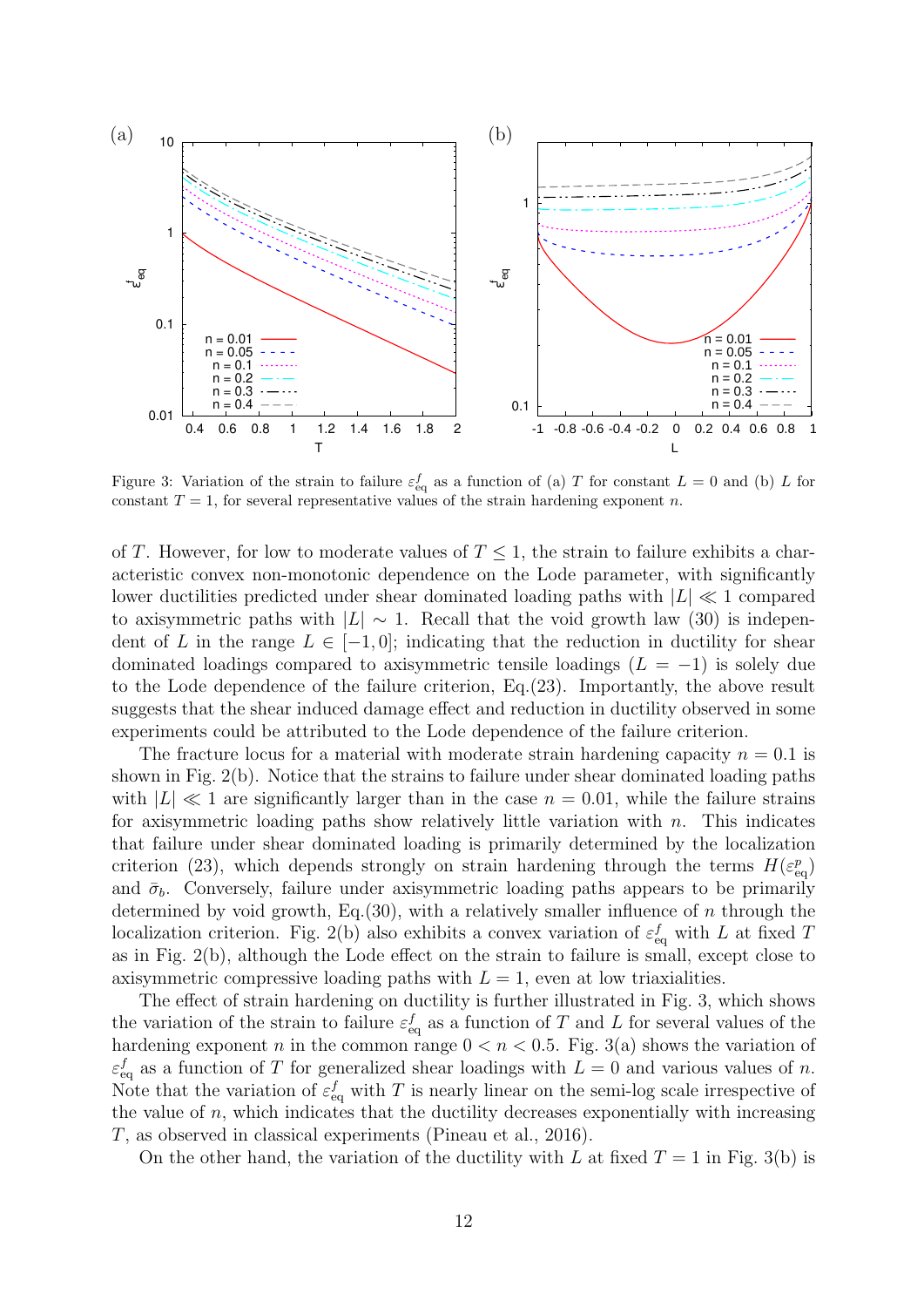non-monotonic, with a minimum in ductility predicted for some value of  $L$  in the range  $-1 < L < 0$  for low to moderate values of the hardening exponent. This is a consequence of the fact that inhomogeneous yielding tends to occur at small plastic strain levels for shear dominated loading paths, which is associated with a sharp increase in the damage growth rate (Reddi et al., 2019). Therefore, in the absence of significant strain hardening, which stabilizes plastic flow, the instability criterion is satisfied at relatively small plastic strains for shear dominated loading paths. Although not perceptible for values of  $n \geq 0.2$ , a non-monotonic variation of  $\varepsilon_{\text{eq}}^f$  with L is predicted for values of n as large as 0.3 in Fig. 3(b). The results in Fig. 3 also show that the ductility increases monotonically with the value of the hardening exponent, irrespective of the loading path, although the effect of n is most significant for shear dominated loading paths with  $|L| \ll 1$ .

#### 3.2. Comparison with cell model simulations

The predictive capability of the failure criterion (23), and the uncoupled model formulated in Section 2.3, is now assessed against two recent sets of three dimensional finiteelement cell model simulations by Vishwakarma and Keralavarma (2019) and Dunand and Mohr (2014). In this type of model, pioneered by Tvergaard (1982) and Koplik and Needleman (1988), a periodic cell, usually containing a single void in an elasto-plastic matrix, is subjected to a prescribed loading path until failure occurs by plastic collapse of the ligaments separating the voids, marking the onset of coalescence. Mesoscopic (cell level) measures of stress and strain rate are obtained by volume averaging the corresponding microscopic quantities in the cell:

$$
\boldsymbol{\sigma} = \langle \boldsymbol{\sigma}_{\text{mic}} \rangle, \quad \mathbf{d}^e = \langle \mathbf{d}_{\text{mic}}^e \rangle, \quad \mathbf{d}^p = \langle \mathbf{d}_{\text{mic}}^p \rangle \tag{34}
$$

where  $\langle \cdot \rangle$  denotes the volume average over the cell, and the subscript 'mic' refers to microscopic quantities. For a cell subjected to periodic boundary conditions, the mesoscopic stress  $\sigma$  and deformation rate  $\mathbf{d} = \mathbf{d}^e + \mathbf{d}^p$  are power conjugate quantities. The mesoscopic equivalent stress and strain measures are then defined in the usual way as indicated in Section 2.3.1.

It is important to mention here that void coalescence, as observed in cell model analysis using a single voided unit cell, corresponds to a deformation mode akin to that illustrated in Fig. 1(b), which is different from strain localization in the macroscopic sense. However, given the rapid softening associated with the onset of coalescence observed in the cell model studies for most loading paths, it is expected that macroscopic localization will occur shortly after the onset of coalescence. Hence, it is reasonable to compare the failure strain predicted using an instability based criterion such as (23) to the strain to coalescence observed in cell model studies, under the assumption that the latter represents an accurate lower bound estimate of the former.

First, we assess the model against the simulations of Vishwakarma and Keralavarma (2019) who considered a power law hardening material with the flow stress  $\bar{\sigma}$  given by Eq.(33) using  $\sigma_0 = 420 \text{ MPa}$ ,  $\varepsilon_0 = 0.002$  and  $n = 0.1$  or  $n = 0.01$ . The loading parameters were varied in the ranges  $T \in \left[\frac{2}{3}\right]$  $\frac{2}{3}$ , 3 and  $L \in [-1, 1]$ . Other parameters were the initial void volume fraction  $f_0 = 0.001$ , Young's modulus  $E = 210$  GPa and Poisson's ratio  $\nu = 0.3$ . These authors have also considered two cell aspect ratios,  $\alpha = 1$  (cubic cell) and  $\alpha = 2$  (tetragonal cell). The cubic cell was used only for axisymmetric loadings. For general triaxial loadings, when void coalescence occurs under combined tension and shear of the ligaments, the tetragonal cell is typically used (Tvergaard, 2009; Barsoum and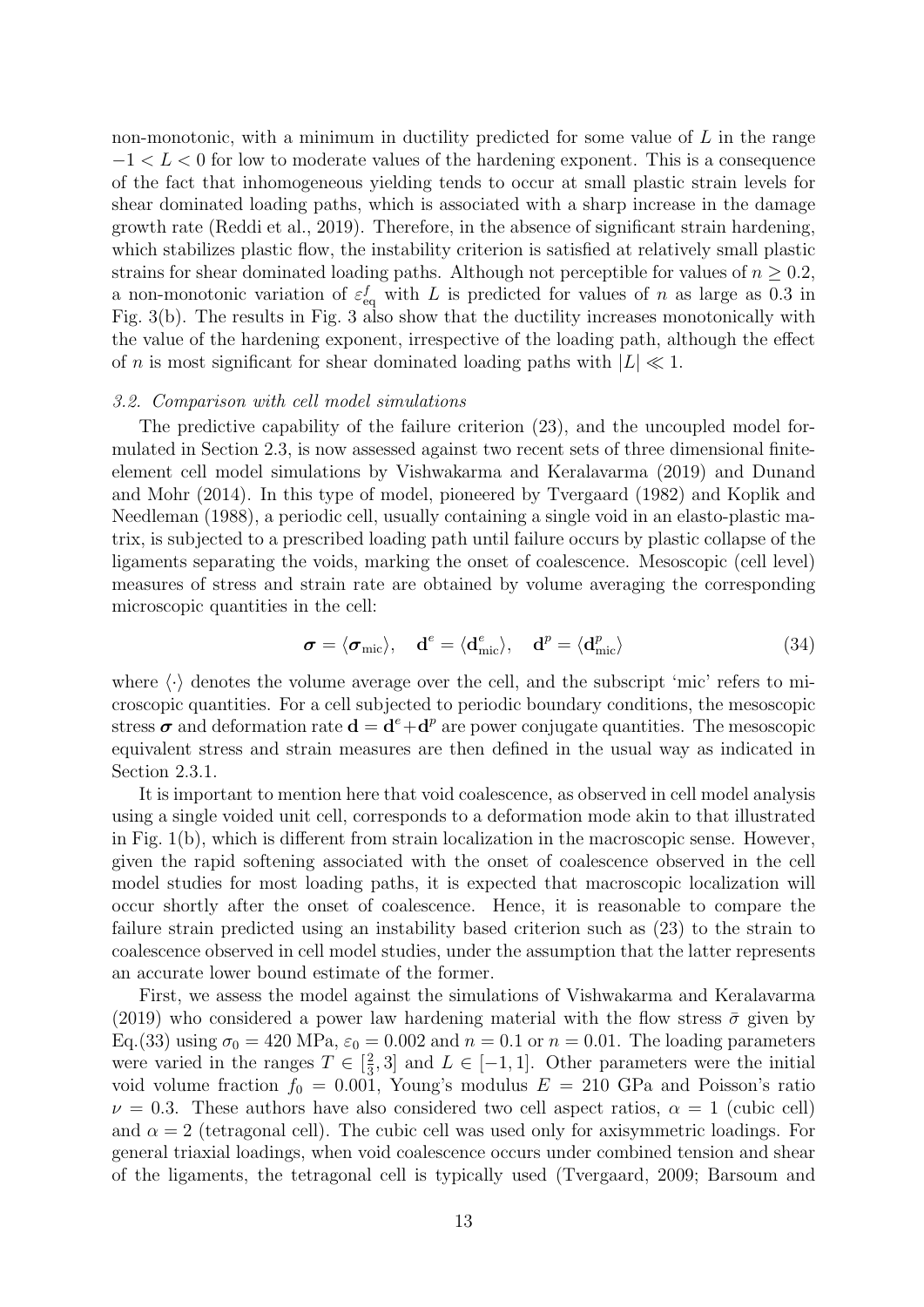Faleskog, 2011; Dunand and Mohr, 2014). The choice of a tetragonal cell with sufficiently large  $\alpha$  ensures that coalescence occurs in layers along the (short) transverse ligaments of the unit cell; and avoids practical difficulties in the detection of the onset of coalescence, especially under loading paths where a cubic cell shows a propensity of localization along multiple directions, such as  $L = 0$  (multiple symmetric shear bands) or  $L = 1$  (coalescence in layers or columns).

The range of failure strains obtained in the above-mentioned ranges of T and L is quite broad. Thus, for clarity, the results are shown in Fig. 4 for low to moderate stress triaxialities and in Fig. 5 for moderate to high stress triaxialities. All results pertain to  $\alpha = 2$  to facilitate comparison with generalized shear  $(L = 0)$  and axisymmetric compression  $(L = 1)$  loading paths. In the cell simulation (solid lines), the strain to failure is determined by the onset of coalescence by plastic collapse of the ligaments, which is marked by  $\times$ ; see Vishwakarma and Keralavarma (2019) for details of the method used to detect the onset of coalescence. In the uncoupled model (dotted lines), the ductility is limited by failure criterion (23), as marked by an open circle in figures 4 and 5.

The salient features of the cell simulations are as follows. For axisymmetric tensile loadings  $(L = -1)$ , the equivalent stress drops abruptly beyond the onset of coalescence, Fig.  $4(a)$ , so that the strain to coalescence is a reasonable measure of intrinsic ductility. The onset of coalescence also coincides with an increase in the rate of porosity growth as observed in Fig. 4(b). For states of generalized shear  $(L = 0)$ , plastic collapse ( $\times$  marks) occurs at roughly the same strain levels as in the  $L = -1$  case<sup>2</sup>; but the subsequent softening is more gradual, Fig.  $4(c)$ . Finally, for axisymmetric compressive stress states  $(L = 1)$ , Figs. 4(e,f), the ductilities are significantly larger than the other two cases. Also, the transition to inhomogeneous flow is accompanied neither with an abrupt stress drop nor an acceleration in porosity growth. This effect has been highlighted as early as the works of Gologanu et al. (2001) and Benzerga and Besson (2001). The behavior at high triaxialities in Fig. 5 is qualitatively similar to Fig. 4, albeit the failure strains are much smaller.

Now, we turn to the analytical model predictions. By definition, the uncoupled model does not predict any softening in the effective response. The potential limitations of this will be discussed further below. An immediate consequence, however, is that the stress– strain response is independent of  $T$  and  $L$ . On the other hand, the porosity depends on the loading parameters thanks to Eq. (30). The value of the Tvergaard parameter  $q = 1.25$ in (30) is chosen such that the predicted porosity rates for axisymmetric tensile loading paths approximately match the cell model simulations over a broad range of values of T. The chosen value of q is in fact the same as in an earlier similar study by Koplik and Needleman (1988). Notice that the same value of q also leads to a reasonable agreement for the porosity rates at  $L = 0$  with the cell model simulations, justifying the assumption in Eq.  $(30)$  that void growth is Lode independent for negative values of L. The value of the second heuristic parameter  $c = 1$  is chosen such that the reduction in void growth rates predicted by Eq. (30) for axisymmetric compression  $(L = 1)$  approximately matches the cell model simulations over the same range of T.

Note that, in addition to T, L and f, the failure criterion of Eq.  $(23)$  depends on the

<sup>&</sup>lt;sup>2</sup> except at  $T = 2/3$  for which the ductility is lower in shear, a trend that is exacerbated at low hardening capacity of the matrix.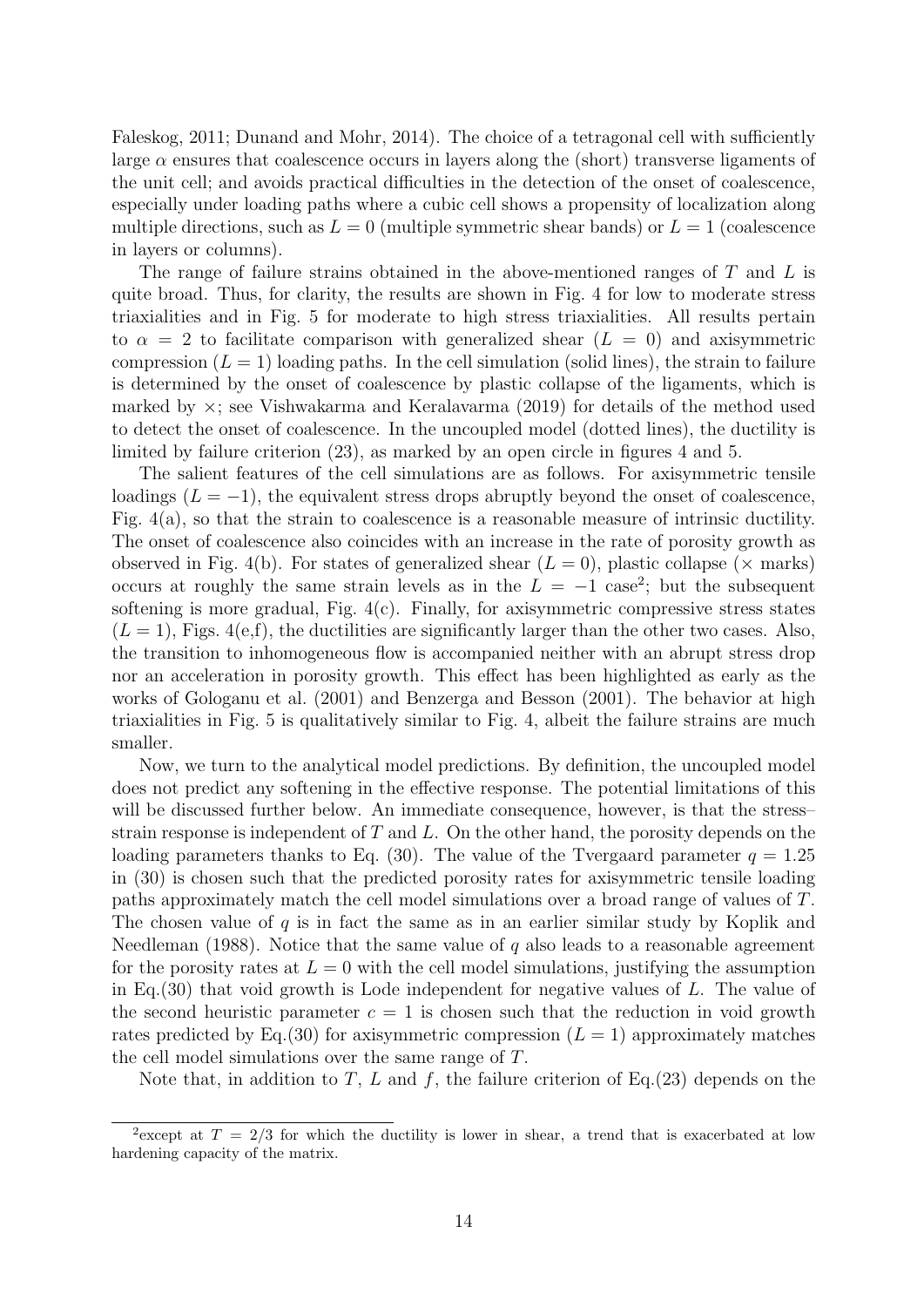

Figure 4: Comparison of the effective response of porous cells obtained from the cell model simulations of Vishwakarma and Keralavarma (2019) (solid lines) and the uncoupled model (dotted lines) for moderate values of the triaxiality T. Equivalent stress vs. strain: (a)  $L = -1$  (c)  $L = 0$  and (e)  $L = 1$ . Porosity vs. equivalent strain: (b)  $L = -1$  (d)  $L = 0$  and (f)  $L = 1$ . The × marks indicate the onset of coalescence in the cell model simulations, and the open circles mark the failure strains predicted by Eq.(23) in the uncoupled model.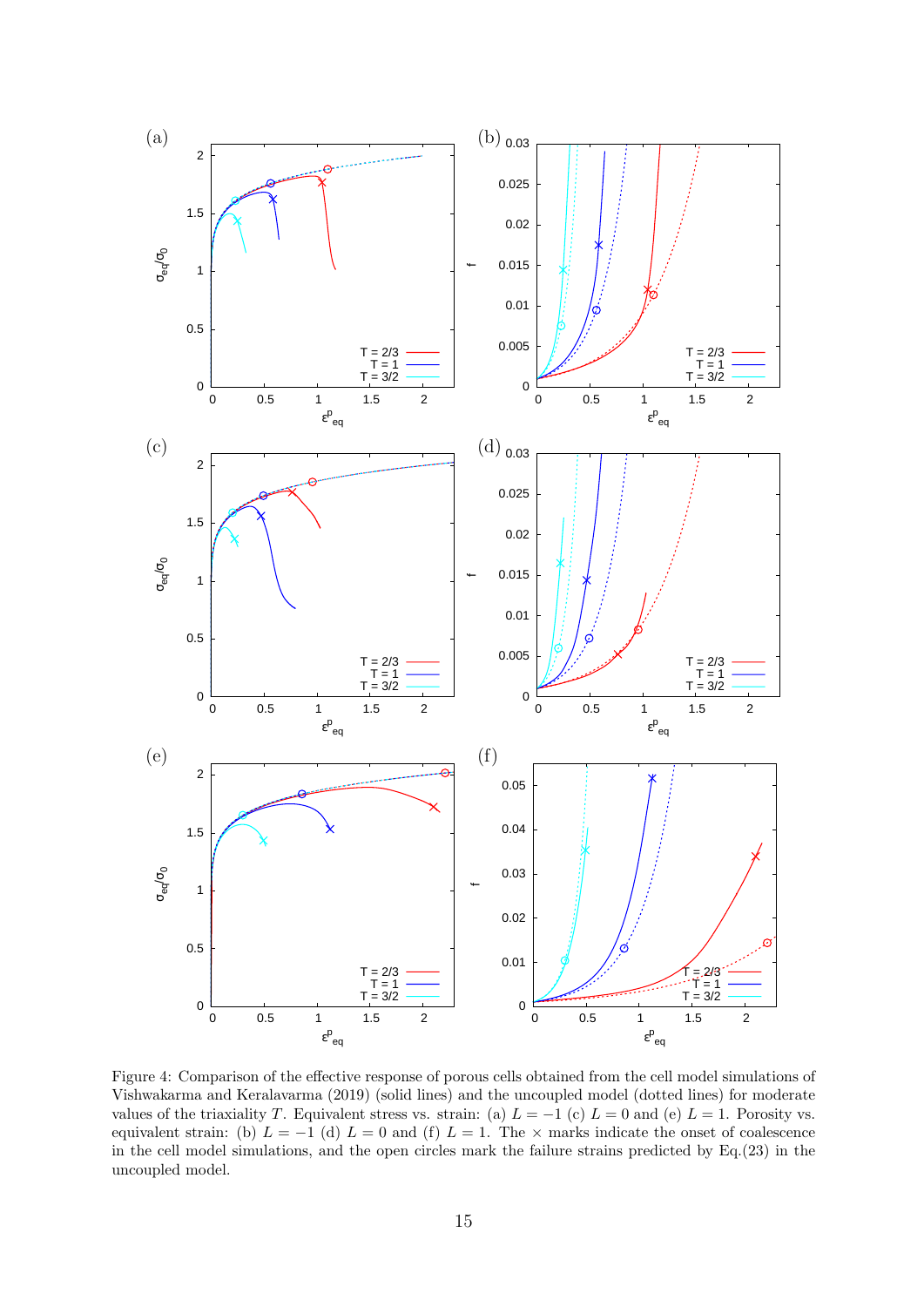

Figure 5: Comparison of the effective response of porous cells obtained from the cell model simulations of Vishwakarma and Keralavarma (2019) (solid lines) and the uncoupled model (dotted lines) for high values of the triaxiality T. Equivalent stress vs. strain: (a)  $L = -1$  (c)  $L = 0$  and (e)  $L = 1$ . Porosity vs. equivalent strain: (b)  $L = -1$  (d)  $L = 0$  and (f)  $L = 1$ . The × marks indicate the onset of coalescence in the cell model simulations, and the open circles mark the failure strains predicted by Eq.(23) in the uncoupled model.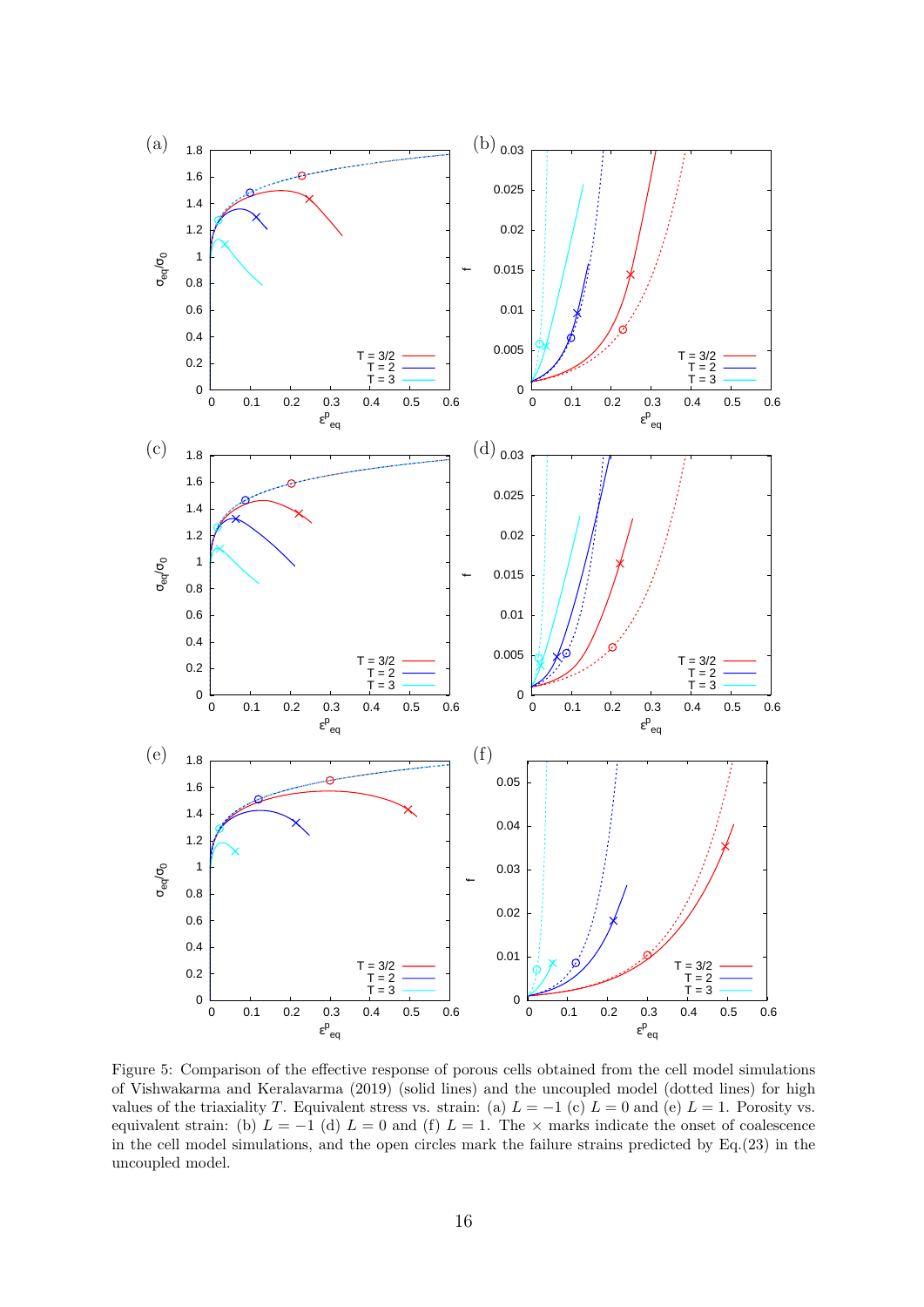

Figure 6: Comparison of the effective response of porous cells subjected to axisymmetric tensile loading  $(L = -1)$  obtained from the cell model simulations of Vishwakarma and Keralavarma (2019) for cell aspect ratios  $\alpha = 2$  (solid lines)  $\alpha = 1$  (dashed lines) and the uncoupled model (dotted lines): (a) equivalent stress vs. strain, and (b) porosity vs. equivalent strain. The  $\times$  marks indicate the onset of coalescence in the cell model simulations, and the open and filled circles mark the failure strains predicted by Eq.(23) for  $\alpha = 2$  and  $\alpha = 1$ , respectively.

porosity in the coalescence band  $f<sub>b</sub>$ , which can be approximately related to the porosity  $f$ as  $f_b = f^{2/3}$  in a statistically isotropic material containing a random distribution of voids. However, for a tetragonal lattice with cell aspect ratio  $\alpha = 2$ , coalescence always occurs along the close packed direction of voids due to the smaller initial ligament thicknesses. Assuming that the thickness of the coalescence band scales with the size of the voids, this leads to the relation (Vishwakarma and Keralavarma, 2019)

$$
f_b = (2f)^{2/3} \tag{35}
$$

The remaining equations in Section 2 remain unchanged irrespective of the distribution of the voids. The predicted failure strains using the uncoupled model are shown using the open circles in Figs. 4-5. It is clear that the model predictions are in good quantitative agreement with the triaxiality dependence of the coalescence strains observed in the cell model simulations, although the ductility is underestimated for axisymmetric compression  $(L = 1)$  for  $T > 1$ . In fact, failure strains predicted by the instability criterion for axisymmetric compression are in closer agreement with the maximum in the true stressstrain response rather than the onset of coalescence in the cell model simulations. This could be partially due to the choice of the cell aspect ratio  $\alpha = 2$ , which effectively prevents the occurrence of coalescence in columns.

The effect of the cell aspect ratio is now examined for the case  $L = -1$  (axisymmetric tension), for which cell model results are available for both cubic  $(\alpha = 1)$  and tetragonal  $(\alpha = 2)$  distributions of voids. Fig. 6 compares the equivalent stress-strain and porosity growth curves for  $\alpha = 2$  (solid lines) and  $\alpha = 1$  (dashed lines). As is known from earlier cell model studies, the effective response is independent of void distribution at small plastic strain and porosity levels; although the cell aspect ratio has a significant influence on the onset of coalescence marked by the  $\times$  symbols. Irrespective of the triaxiality, coalescence occurs earlier for  $\alpha = 2$  compared to  $\alpha = 1$  due to the smaller initial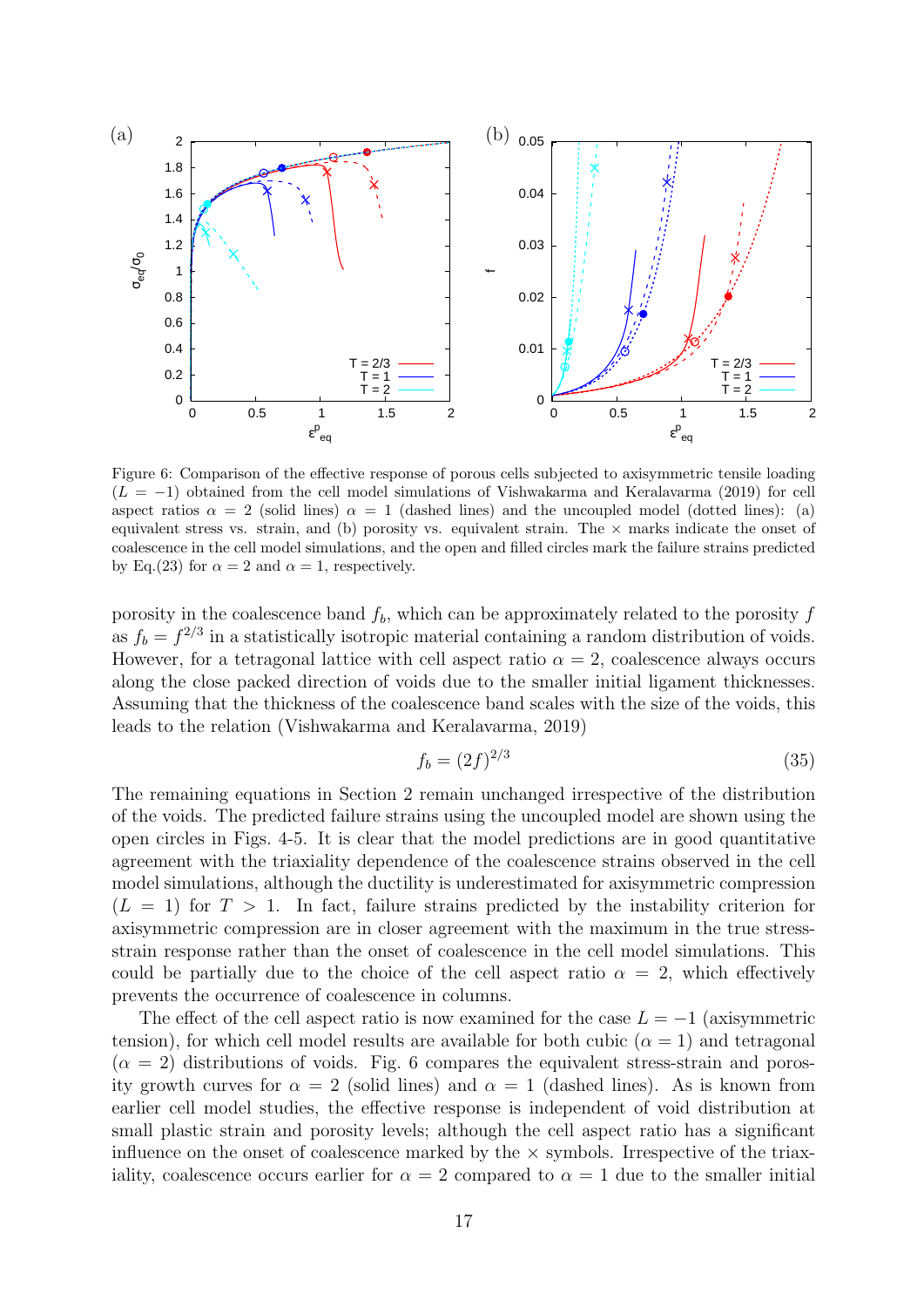

Figure 7: Strain to failure  $\varepsilon_{\text{eq}}^f$  versus (a) the stress triaxiality T, and (b) Lode parameter L, obtained from the cell model simulations of Vishwakarma and Keralavarma (2019) (points) and the uncoupled model (dashed lines) for  $f_0 = 0.001$  and a power law hardening material with  $n = 0.1$ .

ligament thicknesses along the transverse direction of the unit cell. The uncoupled model predictions are shown using dotted lines in Fig. 6, where the strains to failure are marked by the open circles for  $\alpha = 2$  and filled circles for  $\alpha = 1$ . The uncoupled model captures the effect of void distribution on the strains to failure, although there is an apparently significant quantitative discrepancy with the cell model results for the case  $T = 2$ . Further investigation shows that the localization indicator for  $T = 2$  and  $\alpha = 1$  showed significant oscillations and a tendency towards localization at lower plastic strains (see Vishwakarma and Keralavarma, 2019, Fig.3c), closer to the prediction from the uncoupled model, although the ad hoc critical value of the localization indicator was only attained later. As mentioned previously, detection of the onset of coalescence turns out to be more difficult for the case of the cubic void distribution, which is the reason for adopting the tetragonal cell aspect ratio in the recent 3D cell model studies. All the fracture loci shown in the rest of this paper are obtained for  $\alpha = 2$ .

Fig. 7(a) shows cross-sections of the failure locus in the plane of the triaxiality  $T$  and the strain to failure  $\varepsilon_{\text{eq}}^{f}$  for the three values of L examined in Figs. 4 and 5. On the other hand, Fig. 7(b) shows cross-sections of the same failure locus in the  $L-\varepsilon_{\text{eq}}^f$  plane for various values of T. Note that intermediate values of L are used, which were not included in previous plots. The equivalent strains to the onset of coalescence in the cell model simulations are shown using line-points, while the dashed lines show predictions from the uncoupled model. All the curves in Figs.  $7(a,b)$  are characteristic of the same "material" for which  $f_0 = 0.001$  and  $n = 0.1$ . The qualitative as well as quantitative variation of the strain to failure with  $T$  and  $L$  is well reproduced by the model. In particular, the uncoupled model captures the exponential decrease of the ductility with  $T$  irrespective of the value of  $L$ , the relatively minor effect of  $L$  on the strains to failure in the range  $-1 \leq L \leq 0$ , and the significant increase in ductility for  $L = 1$  towards lower values of T.

As discussed previously, the strain to failure is determined by the competition between strain hardening in the matrix and the softening due to void growth in the coalescence band, as quantified by the first and second terms, respectively, in Eq.(23). As such,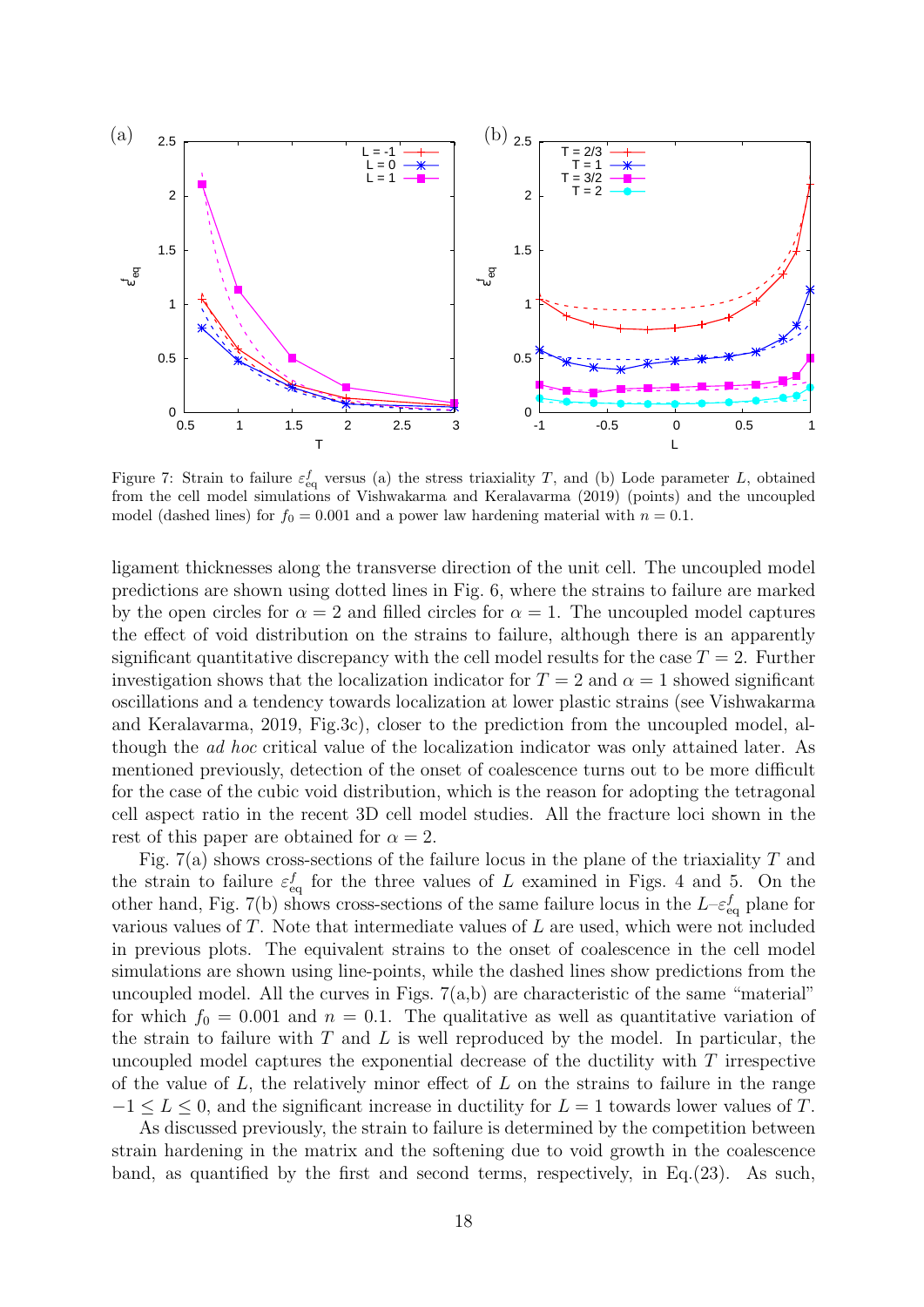

Figure 8: Strain to failure  $\varepsilon_{\text{eq}}^f$  versus (a) the stress triaxiality T, and (b) Lode parameter L, obtained from the cell model simulations of Vishwakarma and Keralavarma (2019) (points) and the uncoupled model (dashed lines) for  $f_0 = 0.001$  and a power law hardening material with  $n = 0.01$ .

the strain hardening behavior of the matrix has a significant influence on the ductility predictions obtained using the uncoupled model (c.f. Fig. 2). The simulated and predicted failure loci, projected onto the T- $\varepsilon_{\text{eq}}^f$  and L- $\varepsilon_{\text{eq}}^f$  planes, are compared in Figs. 8(a) and (b) respectively, for a very low strain hardening capacity  $n = 0.01$ . The reduced strain hardening capacity has a dramatic effect on the ductility under generalized shear loading conditions, with significantly lower strains to failure predicted for loading paths with  $|L| \ll 1$  compared to axisymmetric loading paths, irrespective of the value of T. This is a consequence of the fact that porous microstructures favor early strain localization under generalized shear loading paths. In the absence of significant strain hardening, which stabilizes plastic flow, strain localization in the ligaments occurs at very small plastic strains, consistent with the cell model simulations. Note that the predicted values of the strain to failure using the uncoupled model are again in good quantitative agreement with the results of cell model simulations.

Next, we assess the model against the simulations of Dunand and Mohr (2014) who considered lower triaxialities in the range  $0.2 \leq T \leq 1$  and a Voce-like saturation strain hardening model for the matrix, specified in rate form as

$$
\bar{\sigma}(\varepsilon_{\text{eq}}^p = 0) = \sigma_0, \quad H(\varepsilon_{\text{eq}}^p) = H_0 \left(1 - \frac{\bar{\sigma}}{\sigma_{\infty}}\right)^r \tag{36}
$$

where  $H(\varepsilon_{\text{eq}}^p) = \frac{\partial \bar{\sigma}}{\partial \varepsilon_{\text{eq}}^p}$  is the instantaneous hardening rate. The material parameters were  $E = 185 \text{ GPa}, \nu = 0.3, \sigma_0 = 450 \text{ MPa}, \sigma_{\infty} = 1.2 \text{ GPa}, H_0 = 20 \text{ GPa} \text{ and } r = 2. \text{ These}$ authors also considered a tetragonal cell with  $\alpha = 2$  and initial porosity  $f_0 = 0.007$ . In addition, they accounted for the deformation induced rotation of the principal axes of the void, by ensuring that the orientation of the principal axes of the void remains fixed relative to the principal axes of loading.

Fig. 9 shows the comparison between the strains to failure obtained from the cell model simulations of Dunand and Mohr (2014), and the uncoupled model based on criterion (23)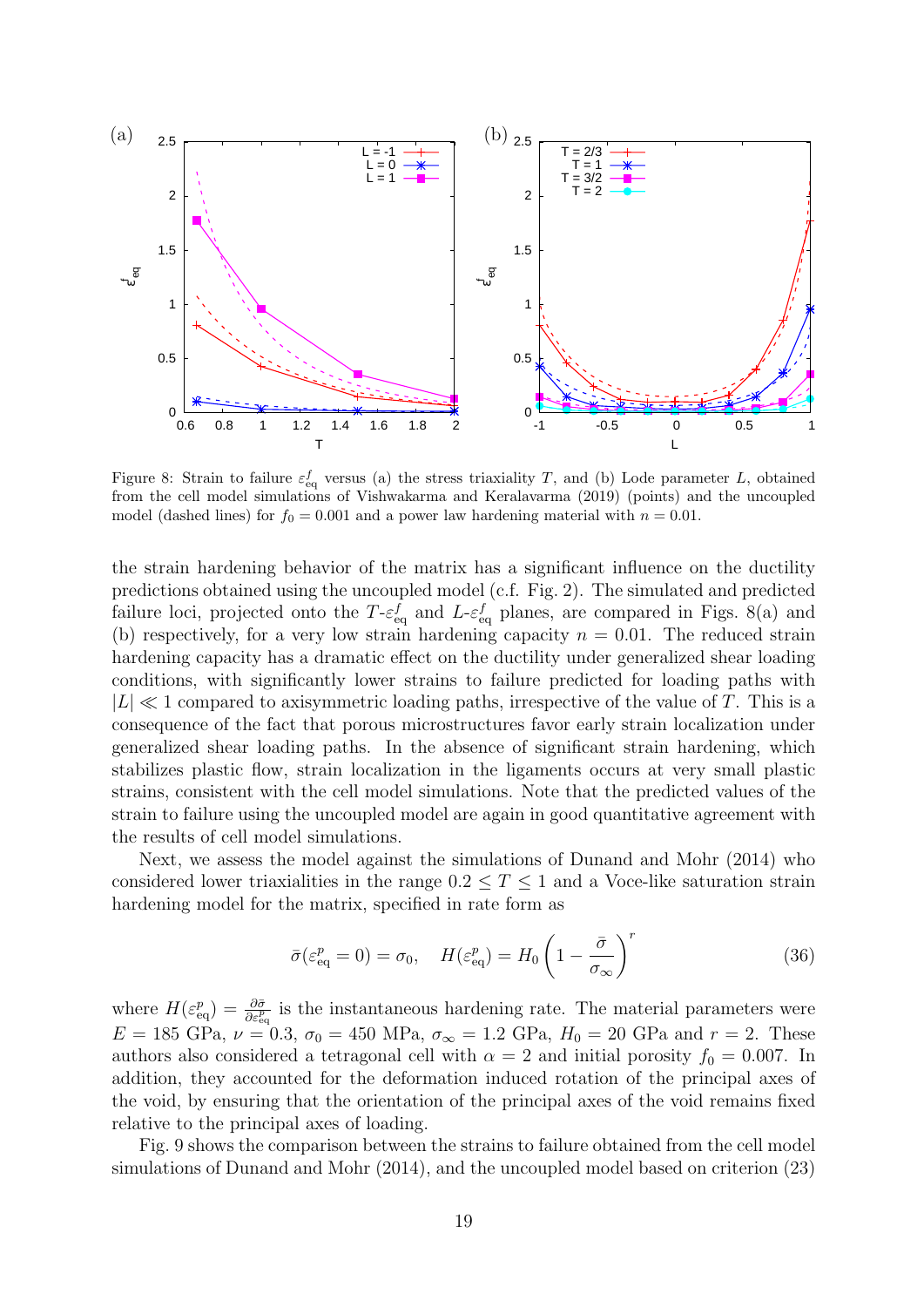

Figure 9: Comparison between the cell model simulations of Dunand and Mohr (2014) for the strain to failure  $\varepsilon_{\text{eq}}^f$  as a function of the Lode parameter L for several values of the stress triaxiality  $T \le 1$  (linepoints) and predictions from the uncoupled model (dashed lines). The initial porosity was  $f_0 = 0.007$ and strain hardening in the matrix is given by Eq.(36).

supplemented with the pre-coalescence Mises plasticity model, the band hardening equation (36) and the porosity growth law (30). The comparison is depicted in the plane of strain to failure versus Lode parameter. The model predictions are in good quantitative agreement with the Lode dependence of the ductility observed in the cell model results for values of  $T \geq 0.5$ . However, for a low value of  $T = 0.3$  (close to uniaxial tension), the model appears to significantly underestimate the ductility towards axisymmetric loading paths with  $|L| \sim 1$ . This is most probably a consequence of induced anisotropy due to void shape evolution, whose effect becomes much more significant at low triaxiality levels when porosity growth is slow.

Axisymmetric cell model simulations indicate that under uniaxial tension with  $T =$ 1/3, significant void distortion occurs, although the porosity growth rate is negligible; and void coalescence does not occur up to very large strains, consistent with the results in Fig. 9. Based on this observation, Thomas et al. (2016) have proposed a modification of the void growth law of the form

$$
\dot{f} = \kappa f \sinh \left[ \kappa \left( T - 1/3 \right) \right] \varepsilon_{\text{eq}}^{\dot{p}} \tag{37}
$$

where the limiting value of the parameter  $\kappa \approx \sqrt{3}$  for highly prolate spheroidal voids, obtained from void shape dependent models, is to be used at low triaxialities. However, the above modification entails that the damage growth rate asymptotes to zero at  $T = 1/3$ irrespective of the value of the Lode parameter. On the other hand, the results of Fig. 9 show that the predicted strains to failure using damage law (30) remain accurate for shear dominated loading paths with  $|L| \ll 1$ , even for triaxialities as low as  $T = 0.3$ . This result essentially points to the limits of applicability of isotropic models in predicting fracture at low triaxialities.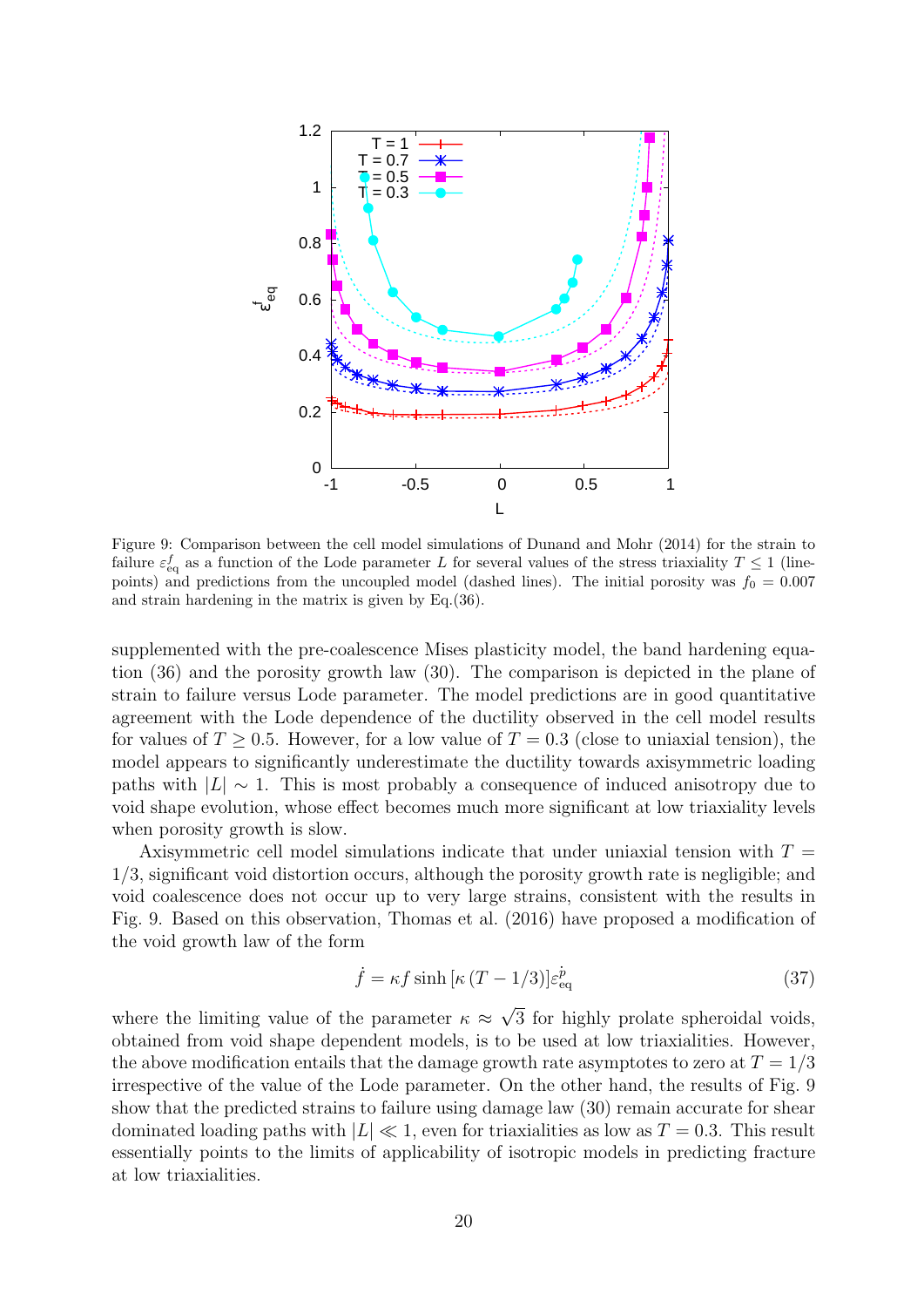To further illustrate this point, consider some limit cases of the failure criterion (23). Note that the terms  $-\frac{\partial \mathcal{F}^C}{\partial \bar{\sigma}_b}$  $\frac{\partial \mathcal{F}^C}{\partial \bar{\sigma}_b}$ ,  $\frac{\partial \mathcal{F}^C}{\partial f}$  and  $Q_p$  in (23) are always positive, while H and  $Q_f$ can have either sign. For a non-hardening or softening matrix  $(H \leq 0)$ , localization is predicted at the onset of inhomogeneous loading if  $Q_f \geq 0$ . On the other hand, if damage growth is negative or zero  $(Q_f \leq 0)$ , localization never occurs if the matrix exhibits positive strain hardening  $(H > 0)$ . This limitation of the model results from the assumption of isotropy (neglect of void shape changes), and failure is not predicted under certain low triaxiality loading paths such as pure shear or uniaxial compression. Anisotropic models that accurately capture void shape effects on damage growth are needed to predict failure under low triaxiality  $(T \leq 1/3)$  loading paths such as pure shear (see Torki and Benzerga, 2018), which is outside the scope of the present paper.

## 4. Discussion

Several issues are now addressed, which concern the basis of the uncoupled model, its suitability for engineering practice, the insights it provides on the failure of ductile solids, and its domain of validity.

#### 4.1. Strain localization versus void coalescence

The concept of ductile failure as a plastic instability is not new. It has been the prevalent view ever since the Gurson model (1977) and Rice's localization theory (1976) have concurrently emerged as potent frameworks for analyzing ductile fracture. The rationale is that porosity-induced strain softening can lead to loss of ellipticity of the incremental problem in rate-independent plasticity. Furthermore, most cell model studies to date exhibit a maximum in the true stress long before the onset of void coalescence by micro-scale flow localization. The intrinsic softening thus leaves the possibility wide open for a macroscopic instability to set an effective limit on ductility. Examples of localization analyses that employed constitutive relations for porous plastic solids go back to Yamamoto (1978); Needleman and Rice (1978); Ohno and Hutchinson (1984); Perrin (1992); Ponte Casta˜neda and Zaidman (1994); Rousselier (1991) and more recently Danas and Ponte Castañeda (2012); Morin et al. (2019).

The key question is: what is the most appropriate structure of the porous material's constitutive relation to be used in a localization analysis of this sort? For the sake of discussion, it is both useful and necessary to adopt the recently introduced terminology of homogeneous yielding for void-growth dominated plasticity versus inhomogeneous yielding for either void-coalescence dominated plasticity or void-distortion under shear-dominated loadings (Torki and Benzerga, 2018). The viewpoint underlying the recent development of porous material plasticity models (see Keralavarma and Chockalingam 2016; Torki et al. 2015 and references therein) is that a constitutive relation that accounts a priori for the potential competition between homogeneous yielding and inhomogeneous yielding is necessary to settle some of the outstanding issues in ductile fracture modeling. In particular, whether ductility is limited by plastic instability or by void impingement can only be ascertained when a suitable framework of this sort is available.

An obvious, albeit non-trivial, alternative to the above line of investigations is to not rely on any constitutive description of the behavior of a porous material, and explore fully computational solutions. Direct numerical simulations of this kind are still not accessible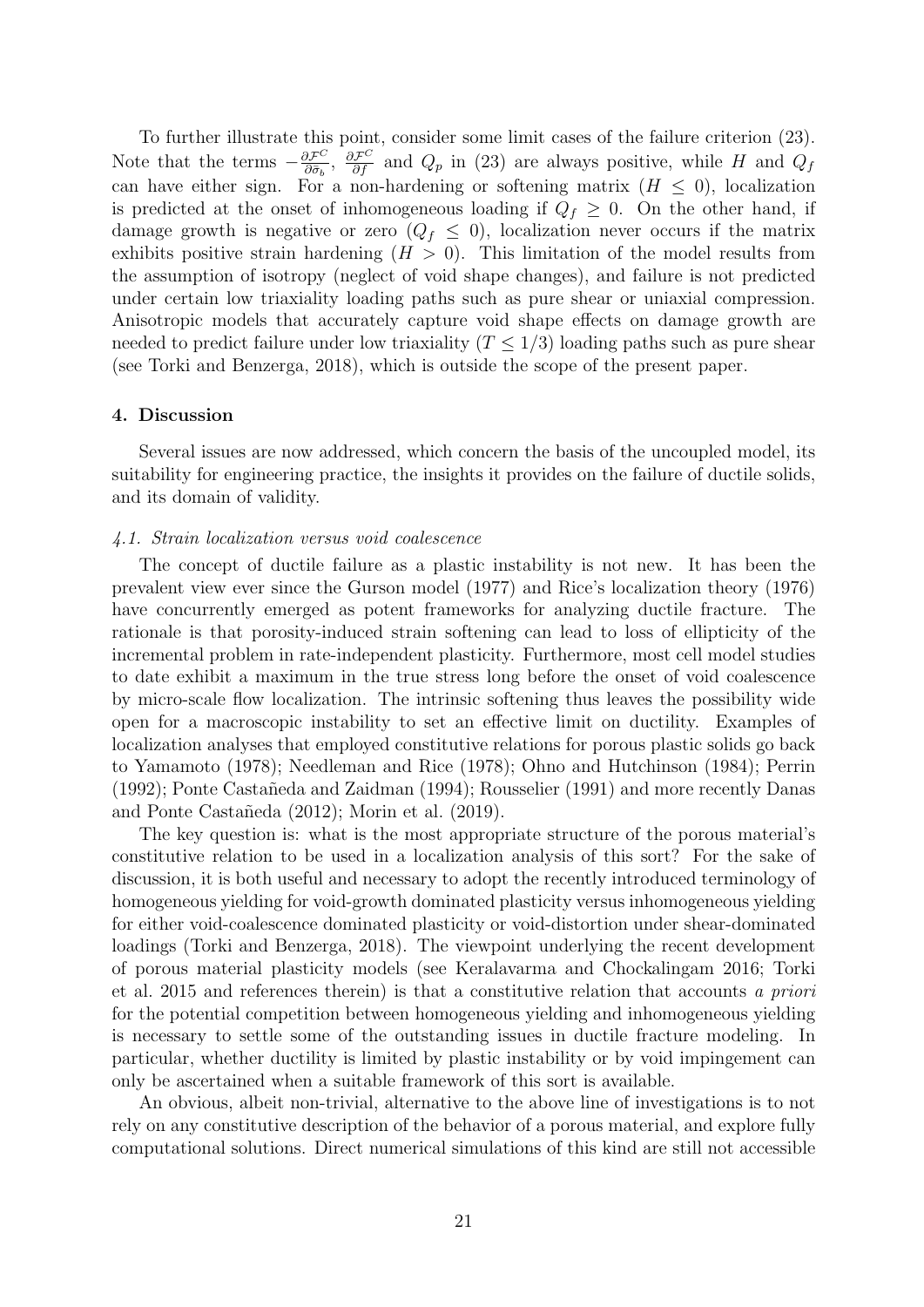enough to draw unequivocal conclusions. In order to discriminate mesoscale inhomogeneous yielding from macroscopic plastic instabilities (shear bands), such simulations need to involve many voids and be three-dimensional while exploring the space of remote stress states. An effort in this direction has recently been attempted by Tekoğlu et al. (2015) who carried out an imperfection band analysis, and hence did not address the competition between inhomogeneous yielding and strain localization. Instead, they examined how early the onset of void coalescence would occur after macroscopic strain localization. They found that the outcome depends on stress triaxiality, and this rather curious result seems to be rooted in their ad hoc definition of the onset of void coalescence.

Another outstanding issue is that of what role, if any, does a nonuniform void distribution play on the effective response of a porous plastic solid and, by way of consequence, on the aforementioned competition between plastic instability and failure by void impingement. In spite of numerous previous attempts at tackling this issue, it is fair to say that it remains largely unsettled. Notwithstanding this difficulty, it is likely that nonuniform void distributions would have a negligibly small effect on homogeneous yielding and a potentially large effect on inhomogeneous yielding (see the appendix of Benzerga 2002). This in itself hints at the need for the recently developed line of inhomogeneous yielding models.

In this paper, failure by plastic instability has been investigated using an isotropic, multi-surface porous plasticity model. In doing so, we have also used recent results by Vishwakarma and Keralavarma (2019) who have shown that Rice's localization condition is actually not met until inhomogeneous yielding sets in. This was shown under various loading programs in terms of driving stress triaxiality and Lode parameter values. This result has fundamental consequences in light of the above discussion, and ought to be re-examined when void distribution effects can be studied. The result also has a profound practical importance, especially since the strain at the onset of plastic instability as well as the orientation of the localization plane were both found to be close to their microscopic counterparts at the onset of coalescence. This aspect has been taken advantage of here, in developing a triaxiality and Lode parameter dependent failure criterion.

# 4.2. Structure of failure criterion

The development of failure criteria that are simple enough to be widely adopted in engineering practice has value. A key question relates to the structure of the said failure criterion. A recent line of models seems to have accepted that a critical strain criterion is the format by default. Typically, a stress-based criterion is assumed, which is then transformed using the hardening law into a space of the failure strain  $\varepsilon_{\text{eq}}^f$ , triaxiality T and the Lode parameter L (Bai and Wierzbicki, 2008; Dunand and Mohr, 2011). The validity of several assumptions underlying such transformations are little discussed and are much more constraining than may be thought.

Importantly, failure criteria based solely on attainment of a critical strain cannot account for the loading history dependence of damage growth, which is a strongly nonlinear function of the plastic strain as determined from experiments and micromechanical analysis. Hence, such models are restricted to proportional or nearly proportional loading histories; though such restrictions are rarely heeded in practice. Alternative criteria based on attainment of a critical value of the damage parameter, such as the porosity, coupled with a history dependent damage evolution law, can account for the loading path dependence. However, such models are also limited in their ability to account for the in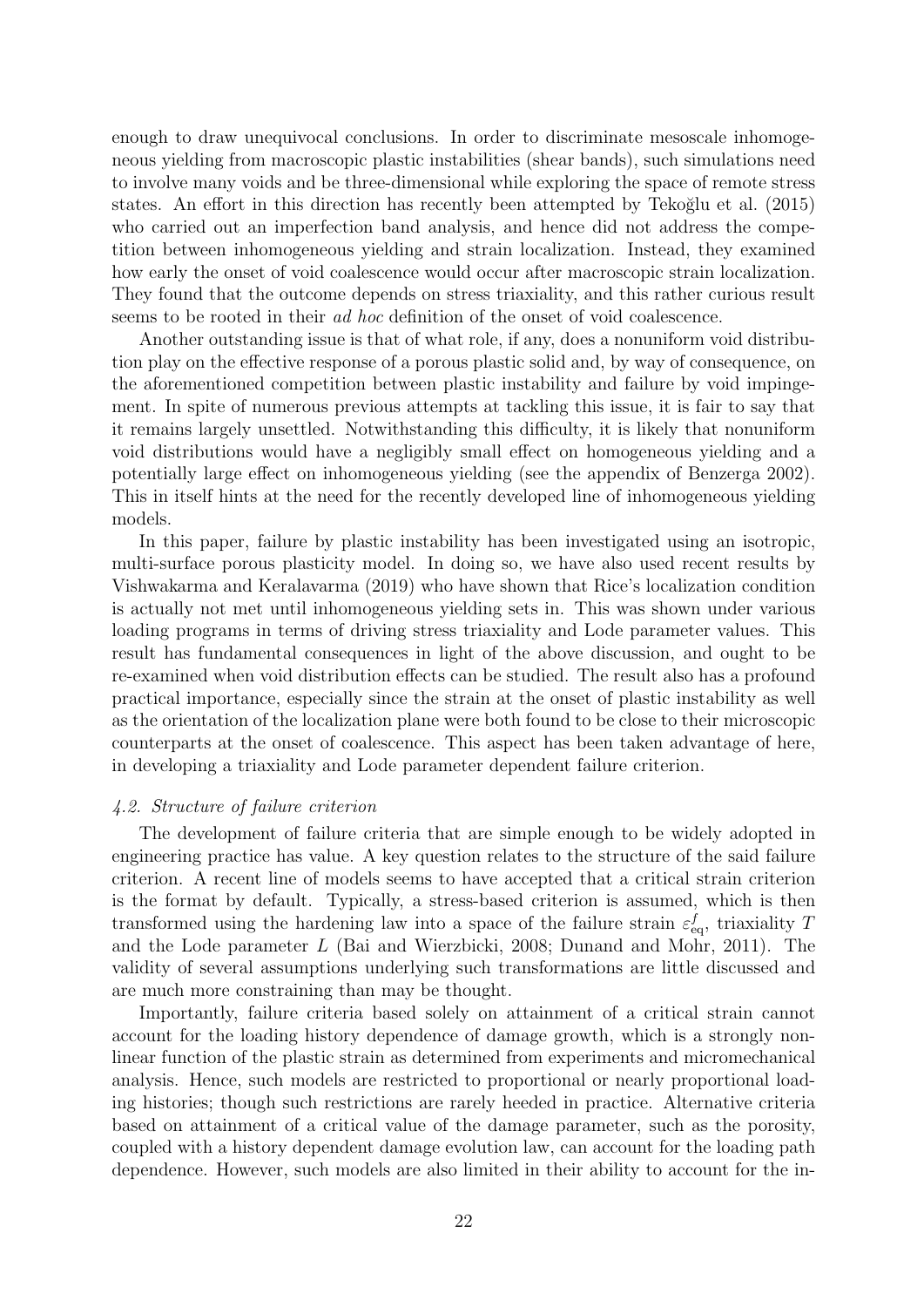fluence of the matrix plastic behavior, specifically the strain hardening law, on the critical conditions for failure. Damage growth models such as (30) are only weakly dependent on strain hardening through the pre-localization plasticity model. However, the strains to failure in the cell model simulations depend strongly on strain hardening, especially under shear dominated loading conditions (c.f. Figs. 7-8).

Instability based failure criteria, such as the one developed here, falls into neither of the above categories; and can account for the competition between strain hardening and void growth induced softening, which determines the critical conditions for failure in the cell model simulations. For the special case of proportional loading, the void growth law can be integrated in closed form to write the porosity as an explicit function of the total plastic strain, Eq.(31); and the failure criterion can be expressed in the space of  $\varepsilon_{\text{eq}}^f$ , T and L, analogous to the critical strain models; see Eq.(32).

The importance of performing the instability analysis on a plasticity model that accounts for inhomogeneous yielding at the microscale can be seen by examining the results of Danas and Ponte Casta˜neda (2012), who performed a similar localization analysis using a void shape dependent plasticity model assuming diffuse yielding at the microscale. Their conclusion was that void shape evolution leads to a monotonic reduction in ductility as a function of L from  $-1$  to 1, and that strain hardening in the matrix had little influence on the strain at which loss of ellipticity is predicted. Both the above conclusions are contrary to the results of cell model simulations, indicating that it is essential to account for inhomogeneous yielding at the mesoscale prior to carrying out a localization analysis.

# 4.3. Origin of stress-state dependence

A major advantage of failure criterion (23) over phenomenological criteria is its micromechanical basis. It thus enables the stress-state dependence to be analyzed for both the intrinsic fracture locus as well as, in time, of apparent fracture loci, as accessed in laboratory experiments.

There are two distinct but related causes for the Lode dependence of the limit strain. The first lies in the growth of damage, as embodied in the modified porosity evolution equation (30). When all is accounted for, this contribution is relatively small, parameterized and not fully intrinsic.

That the effect of  $L$  on porosity growth is small can be seen in two ways. For a frozen microstructure, constrained to remain isotropic, refined analyses of Gurson's hollow sphere problem show that the effect of L on the effective yield surface is secondary relative to that of T (Leblond and Morin, 2014; Benallal et al., 2014). On the other hand, in actual evolution problems, as in cell model analyses, the cumulated effect remains small for  $-1 \leq L \leq 0$  and may become noticeable when L approaches 1; see Fig. 4 of Vishwakarma and Keralavarma (2019). However, the latter effect is mostly due to induced anisotropy so that any interpretation based on L would be ill-founded.

Thus, any significant effect of L on porosity growth is apparent, not intrinsic, and manifests through void shape evolution effects. In order to account for this, within the confines of an isotropic model, equation (30) introduces a Lode dependent term, which aims at capturing the slow-down in void growth for L nearing 1. One consequence is that equation (30) must be parameterized to represent a more complex situation where induced anisotropy affects the outcome.

At this juncture, it is appropriate to compare the proposed evolution law (30) with that introduced by Nahshon and Hutchinson (2008). First, in our formulation, the damage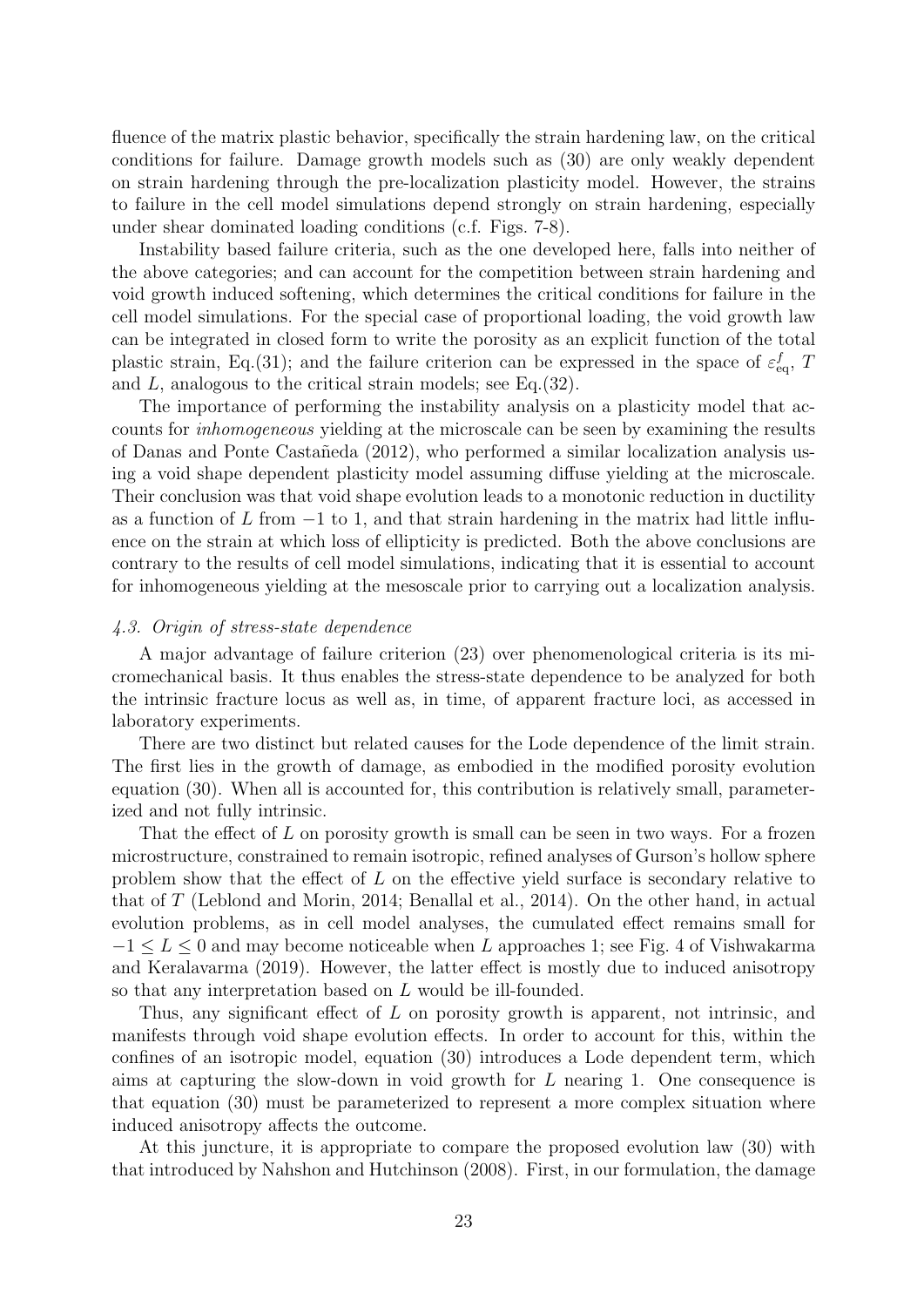

Figure 10: Comparison of the fracture loci in the  $L-\varepsilon_{\text{eq}}^f$  plane predicted by the uncoupled model using a Lode independent void growth law, Eq.(30) with  $c = 0$ , with the cell model simulation results of Vishwakarma and Keralavarma (2019) for a power law hardening material with (a)  $n = 0.01$  and (b)  $n = 0.1$ .

variable f still has the physical meaning of a void volume fraction. This is not the case in their model. Second, Nahshon and Hutchinson (2008) assume that damage grows faster under shear states. This is inconsistent with cell model simulations. It should also be noted that in their model all Lode dependence enters through the evolution equation of the damage variable, whereas in the present model the proposed modification underlying Eq. (30) is secondary, as will become evident below.

The second origin of the Lode dependence of ductile failure is rooted in the nature of the limiting event: localization of plastic flow in a band whose orientation is determined by the major and minor principal stresses. Given that the band is generally oriented close to 45◦ between the maximum and minimum principal directions, the critical condition for localization depends strongly on the relative magnitude of the shear stresses, or the Lode parameter, in addition to the porosity and the instantaneous strain hardening rate in the band. This contribution is embodied in failure criterion (23). It is large, not parameterized and intrinsic. This is the most important insight gained from the present analysis.

In order to fully appreciate this, one must first notice that the heuristic modification of f through Eq. (30) couples through the failure criterion (23). To apportion both contributions, the fracture loci may be re-evaluated using  $c = 0$  in Eq. (30), that is using a Lode-independent porosity evolution law. The resulting predictions are compared with the cell model simulation results in Fig. 10. The only noticeable degradation in the predictions occurs for Lode parameter values near 1; as expected since L does not affect the rate of porosity growth for  $L < 0$  in the new law. In particular, the important effect of strain hardening is captured regardless of the correction underlying Eq. (30).

The fracture loci predicted by the instability model (Figs. 7,8) are cross-sections of general loci, as illustrated in Fig. 2. In particular, the strain to failure is found to be a monotonically decreasing function of T for  $T > 1/3$ , irrespective of the value of L. In fact, the model predicts such a trend over a wider range  $T > 0$  with an asymptote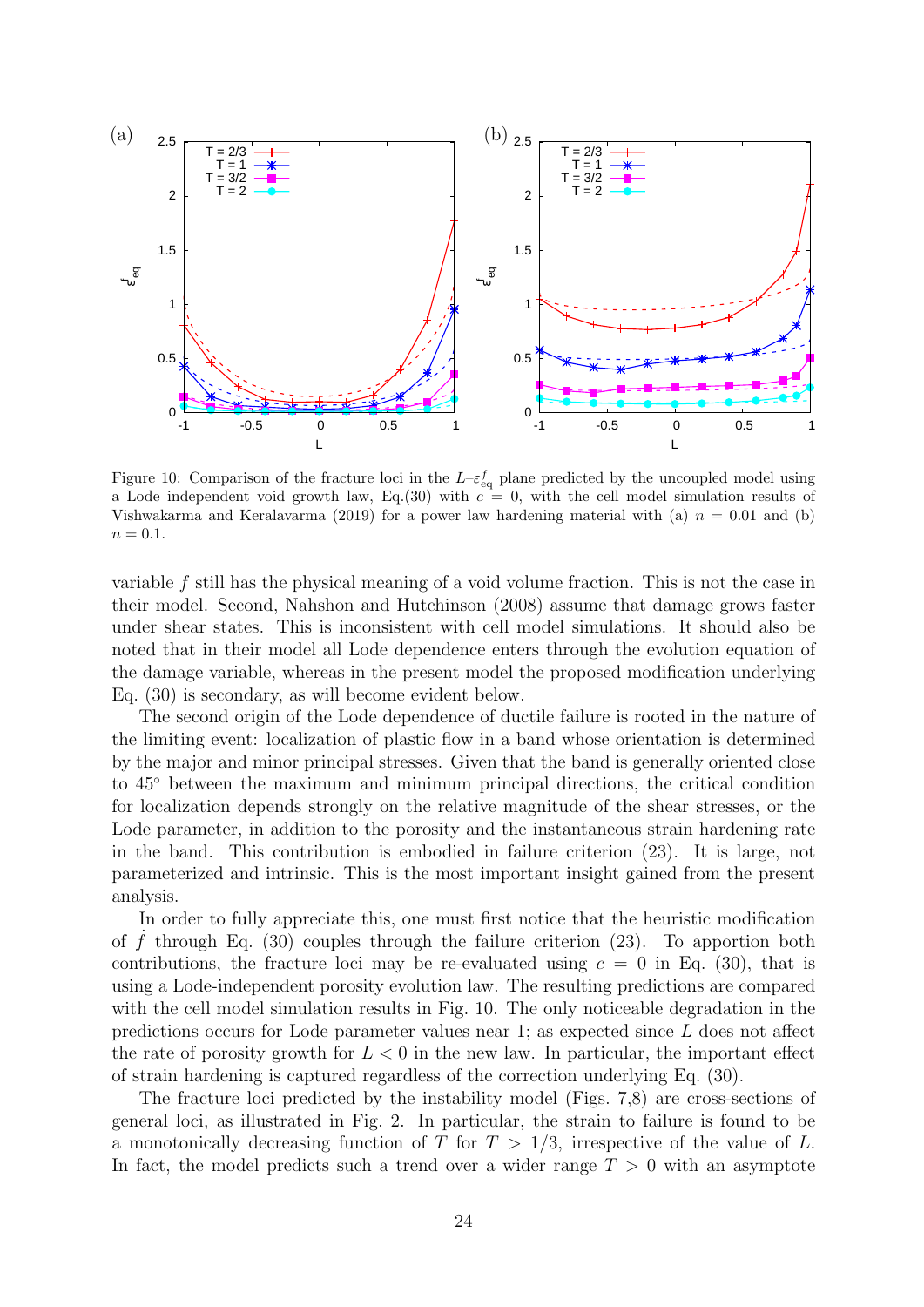at  $T = 0$ . This is an artefact of neglecting anisotropic effects. If a mechanism were to prevail in, say simple shear  $(T = 0, L = 0)$ , so that a *finite* shear strain to failure can be rationalized, then the failure locus could exhibit a non-monotonic trend with respect to T over a wider range  $T \geq 0$ . Such a mechanism is, however, inherently anisotropic (Torki and Benzerga, 2018) and the proportional fracture locus would exhibit a discontinuity at  $T = 1/3$  (Torki, 2019). Such an inherently non-monotonic fracture locus should not be conflated with apparent trends in experimental tests limited to plane stress loading (Bai and Wierzbicki, 2008). Indeed, when such loci are shown as  $\varepsilon_{\text{eq}}^f$  versus T, it must be noted that the Lode parameter  $L$  is not kept constant. In addition, plane stress failure is often mediated by shear bands, in which case the strain to failure is highly sensitive to boundary conditions, not just the overall stress state.

# 4.4. Domain of validity

The simple uncoupled model developed here is applicable within a range of conditions and under the assumption that the mechanism driving failure is void-mediated. With this in mind, the model is not to be used without caution if (i) there is significant initial or induced anisotropy; or (ii) failure is due to macroscopic strain localization requiring multi-void analyses.

For simplicity, the model assumes isotropic damage growth and neglects void shape effects, because of which it significantly underestimates the ductility under axisymmetric loading paths at low  $T$ , such as uniaxial tension. Correcting for the above within an isotropic framework requires additional phenomenological correction of the void growth law beyond the Lode dependent second term in Eq.(30). While the modification proposed by Thomas et al. (2016) is a step in this direction, the model developed here is not suitable for prediction of ductile failure under very low triaxiality, say  $T \leq 1/3$ .

The model also assumes isotropy in the distribution of voids, and requires correction when microstructural features deem failure by void coalescence more likely along certain directions than others. This is straightforward only when the direction of coalescence is known a priori, as in the case of the tetragonal void distribution assumed in the cell model studies. Often, void coalescence involves a few voids, e.g. at a crack tip, in which case the local arrangement of voids implies anisotropic response. In principle, the uncoupled approach adopted here can be generalized to account for anisotropic microstructures, at the expense of simplicity.

# 5. Conclusion

A micromechanics-based constitutive relation for porous plastic solids is used together with a plastic instability criterion to develop a stress state dependent criterion for ductile failure. Along with a damage-free plasticity model and a Lode-dependent, uncoupled model of void growth, it is demonstrated that the new model can quantitatively predict the strains to failure obtained from voided cell simulations over a wide range of loading paths and strain hardening properties.

• The failure criterion depends on the stress triaxiality  $T$  and the Lode parameter  $L$ , in addition to the porosity and the strain hardening behavior of the material. The T and L dependence appears through the normal and shear stresses on the plane of localization, whose normal is assumed to lie in the plane defined by the major and minor principal stresses.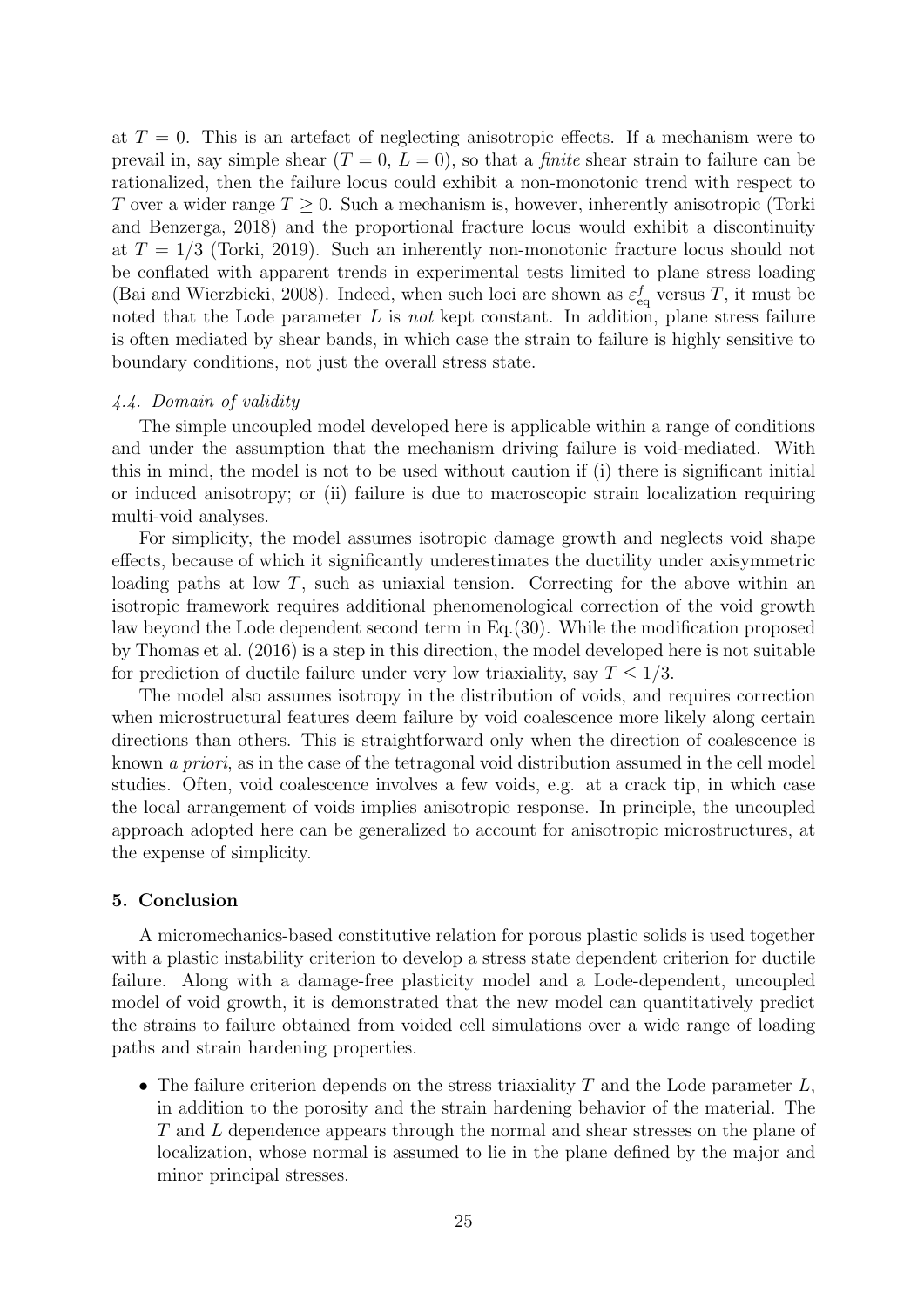- The functional form for the failure criterion is obtained by combining an isotropic version of the void coalescence criterion of Keralavarma and Chockalingam (2016) together with the plastic instability criterion of Rice (1976). The final form of the criterion, Eq.(23), clearly shows that failure occurs as a result of the competition between the strain hardening and void growth induced softening inside the coalescence band.
- A Lode-dependent correction is proposed for the void growth law obtained from the Gurson model. Under proportional loading, the void growth law can be integrated to write the porosity as a function of the plastic strain, which is then used to derive an implicit equation for the failure locus in the mixed space of  $T$ ,  $L$  and the equivalent strain to failure  $\varepsilon_{\text{eq}}^f$ .
- The proposed model is shown to yield quantitative accurate predictions for the strains to failure obtained from voided cell simulations, for moderate to large values of T and a wide range of values of  $L$ , as a function of the strain hardening parameters of the material.
- The proposed model can be further extended by adopting a coupled approach whereby the Gurson model is used as a pre-localization constitutive relation. When induced anisotropy effects are important, such as under simple shear, anisotropic multisurface models may be employed.

# Acknowledgments

SMK acknowledges financial support from Indira Gandhi Centre for Atomic Research, Kalpakkam, through the IITM-IGCAR cell. AAB gratefully acknowledges financial support from the National Science Foundation under grant CMMI-1932975.

# References

# References

- Bai, Y., Wierzbicki, T., 2008. A new model of metal plasticity and fracture with pressure and lode dependence. Int. J. Plasticity 24 (6), 1071–1096.
- Barsoum, I., Faleskog, J., 2011. Micromechanical analysis on the influence of the lode parameter on void growth and coalescence. Int. J. Solids Struct. 48 (6), 925–938.
- Benallal, A., Desmorat, R., Fournage, M., 2014. An assessment of the role of the third stress invariant in the gurson approach for ductile fracture. Eur. J. Mech. 47, 400–414.
- Benzerga, A. A., 2002. Micromechanics of Coalescence in Ductile Fracture. J. Mech. Phys. Solids 50, 1331–1362.
- Benzerga, A. A., Besson, J., 2001. Plastic potentials for anisotropic porous solids. Eur. J. Mech. 20 (3), 397–434.
- Benzerga, A. A., Leblond, J. B., 2010. Ductile fracture by void growth to coalescence. Adv. Appl. Mech. 44, 169–305.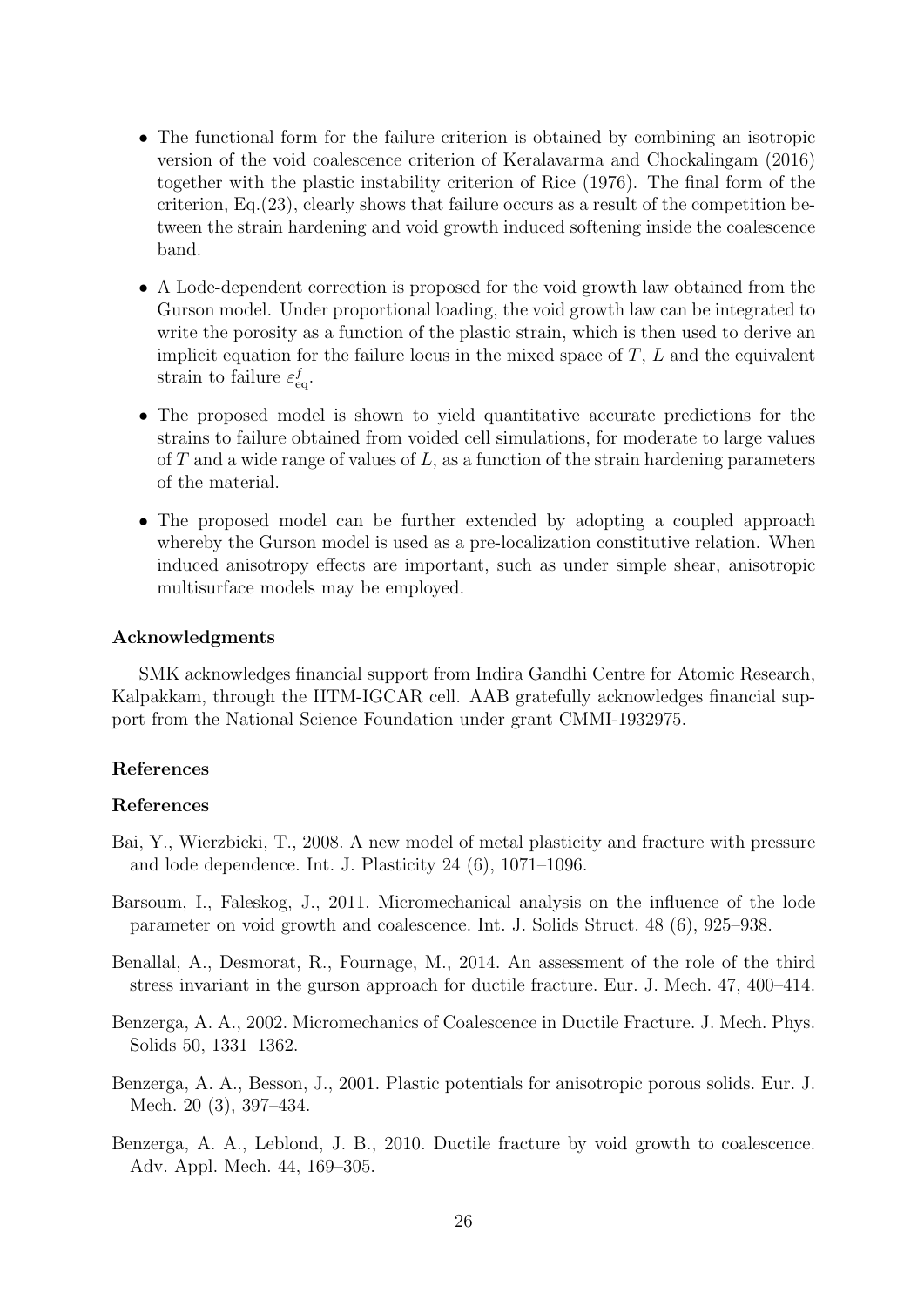- Benzerga, A. A., Leblond, J.-B., 2014. Effective Yield Criterion Accounting for Microvoid Coalescence. J. App. Mech. 81, 031009.
- Benzerga, A. A., Thomas, N., Herrington, J. S., 2019. Plastic flow anisotropy drives shear fracture. Scientific Rep. 9, Art. No. 1425.
- Beremin, F. M., 1981. Experimental and numerical study of the different stages in ductile rupture: application to crack initiation and stable crack growth. In: Nemat-Nasser, S. (Ed.), Three-Dimensional Constitutive relations of Damage and Fracture. Pergamon press, pp. 157–172.
- Chu, C., Needleman, A., 1980. Void nucleation effects in biaxially stretched sheets. J. Eng. Mat. Tech. 102, 249–256.
- Danas, K., Ponte Castañeda, P., 2012. Influence of the lode parameter and the stress triaxiality on the failure of elasto-plastic porous materials. Int. J. Solids Struct. 49 (11), 1325–1342.
- Dunand, M., Mohr, D., 2011. On the predictive capabilities of the shear modified gurson and the modified mohr-coulomb fracture models over a wide range of stress triaxialities and lode angles. J. Mech. Phys. Solids 59, 1374–1394.
- Dunand, M., Mohr, D., 2014. Effect of lode parameter on plastic flow localization after proportional loading at low stress triaxialities. J. Mech. Phys. Solids 66, 133–153.
- Gologanu, M., Leblond, J.-B., Perrin, G., Devaux, J., 2001. Theoretical models for void coalescence in porous ductile solids – II: Coalescence in "columns". Int. J. Solids Struct. 38, 5595–5604.
- Gurson, A. L., 1977. Continuum Theory of Ductile Rupture by Void Nucleation and Growth: Part I– Yield Criteria and Flow Rules for Porous Ductile Media. J. Eng. Mat. Tech. 99, 2–15.
- Johnson, G. R., Cook, W. H., 1985. Fracture characteristics of three metals subjected to various strains, strain rates, temperatures and pressures. Eng. Frac. Mech. 21 (1), 31–48.
- Keralavarma, S. M., 2017. A multi-surface plasticity model for ductile fracture simulations. J. Mech. Phys. Solids 103, 100–120.
- Keralavarma, S. M., Chockalingam, S., 2016. A criterion for void coalescence in anisotropic ductile materials. Int. J. Plasticity 82, 159–176.
- Koplik, J., Needleman, A., 1988. Void growth and coalescence in porous plastic solids. Int. J. Solids Struct. 24 (8), 835–853.
- Leblond, J.-B., Morin, L., 2014. Gurson's criterion and its derivation revisited. J. App. Mech. 81, 051012.
- Madou, K., Leblond, J.-B., 2012. A Gurson-type criterion for porous ductile solids containing arbitrary ellipsoidal voids–I: Limit-analysis of some representative cell. J. Mech. Phys. Solids 60, 1020–1036.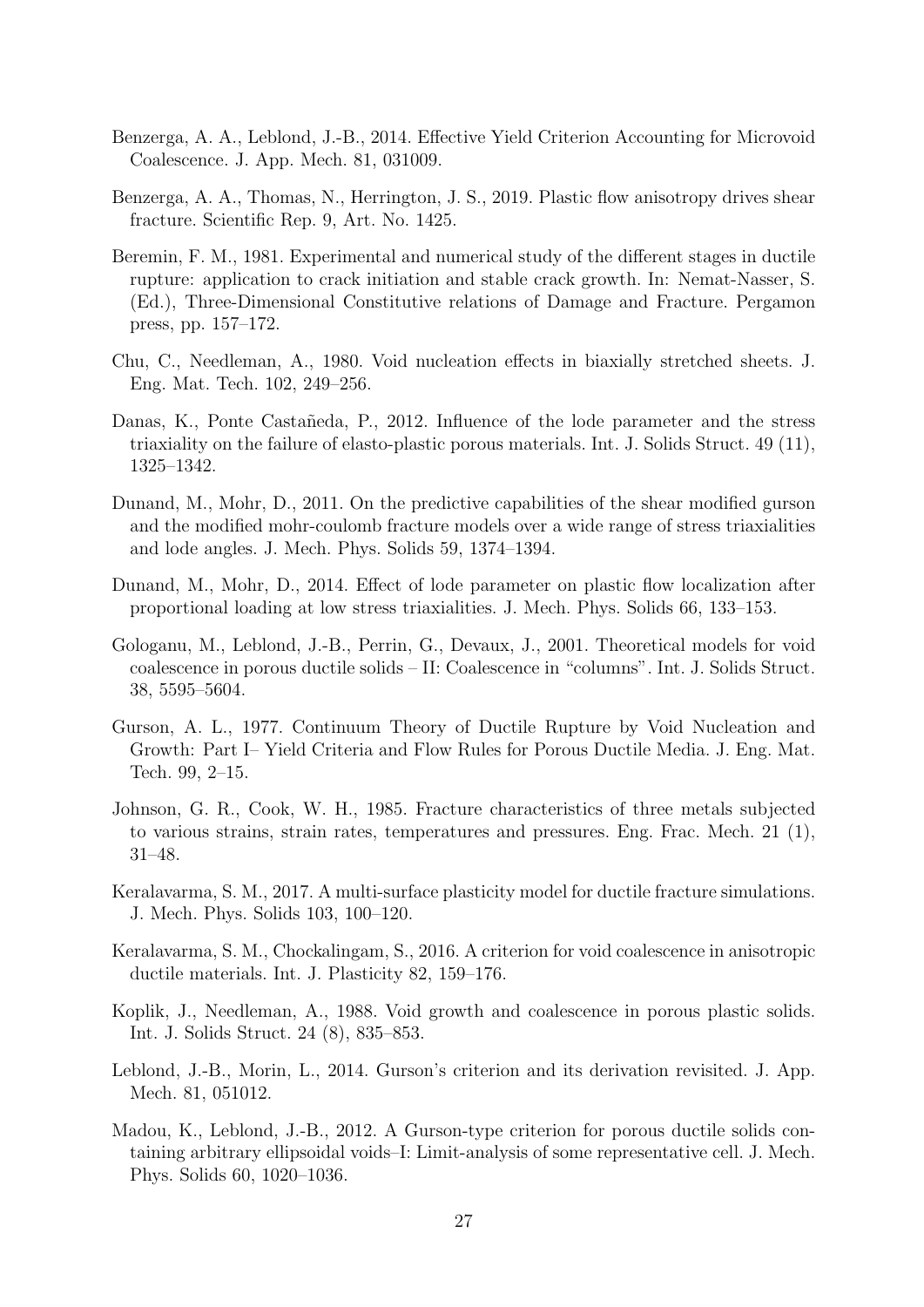- Morin, D., Daehli, L. E., Borvik, T., Benallal, A., Hopperstad, O. S., 2019. Numerical study of ductile failure under non-proportional loading. Eur. J. Mech. 74, 221–241.
- Morin, L., Leblond, J.-B., Benzerga, A. A., Kondo, D., 2016. A unified criterion for the growth and coalescence of microvoids. J. Mech. Phys. Solids 97, 19–36.
- Nahshon, K., Hutchinson, J. W., 2008. Modification of the Gurson Model for shear failure. Eur. J. Mech. 27, 1–17.
- Needleman, A., Rice, J. R., 1978. Limits to ductility set by plastic flow localization. In: Koistinen, D. P. (Ed.), Mechanics of sheet metal forming. Plenum, pp. 237–267.
- Ohno, N., Hutchinson, J. W., 1984. Plastic Flow Localization Due to Non-Uniform Void Distribution. J. Mech. Phys. Solids 32 (1), 63–85.
- Perrin, G., 1992. Contribution à l'étude théorique et numérique de la rupture ductile des métaux. Ph.D. thesis, Ecole Polytechnique.
- Pineau, A., Benzerga, A. A., Pardoen, T., 2016. Failure of metals I: Brittle and ductile fracture. Acta Mater. 107, 424–483.
- Ponte Castañeda, P., Zaidman, M., 1994. Constitutive models for porous materials with evolving microstructure. J. Mech. Phys. Solids 42, 1459–1495.
- Reddi, D., Areej, V. K., Keralavarma, S. M., 2019. Ductile failure simulations using a multi-surface coupled damage-plasticity model. Int. J. Plasticity.
- Rice, J., 1976. The localization of plastic deformation. In: Koiter, W. (Ed.), 14th int. cong. Theoretical and Applied Mechanics. North–Holland, Amsterdam, pp. 207–220.
- Rice, J. R., Tracey, D. M., 1969. On the enlargement of voids in triaxial stress fields. J. Mech. Phys. Solids 17, 201–217.
- Rousselier, G., 1991. Application of a linear perturbation stability analysis to strain localization in plastic dilatant materials with strain-softening. C. R. Acad. Sci. Paris 313, 1367–1373.
- Rudnicki, J. W., Rice, J. R., 1975. Conditions for the localization of deformation in pressure–sensitive dilatant materials. J. Mech. Phys. Solids 23, 371–394.
- Tekoğlu, C., Hutchinson, J. W., Pardoen, T., 2015. On localization and void coalescence as a precursor to ductile fracture. Philosophical Transactions of the Royal Society of London A: Mathematical, Physical and Engineering Sciences 373, 20140121.
- Thomas, N., Basu, S., Benzerga, A. A., 2016. On fracture loci of ductile materials under non-proportional loading. Int. J. Mech. Sci. 117, 135–151.
- Torki, M. E., 2019. Ductile Fracture under Combined Tension and Shear: Theory and Applications. Ph.D. thesis, Texas A&M University, USA.
- Torki, M. E., Benzerga, A. A., 2018. A mechanism of failure in shear bands. Extreme Mechanics Letters 23, 67–71.